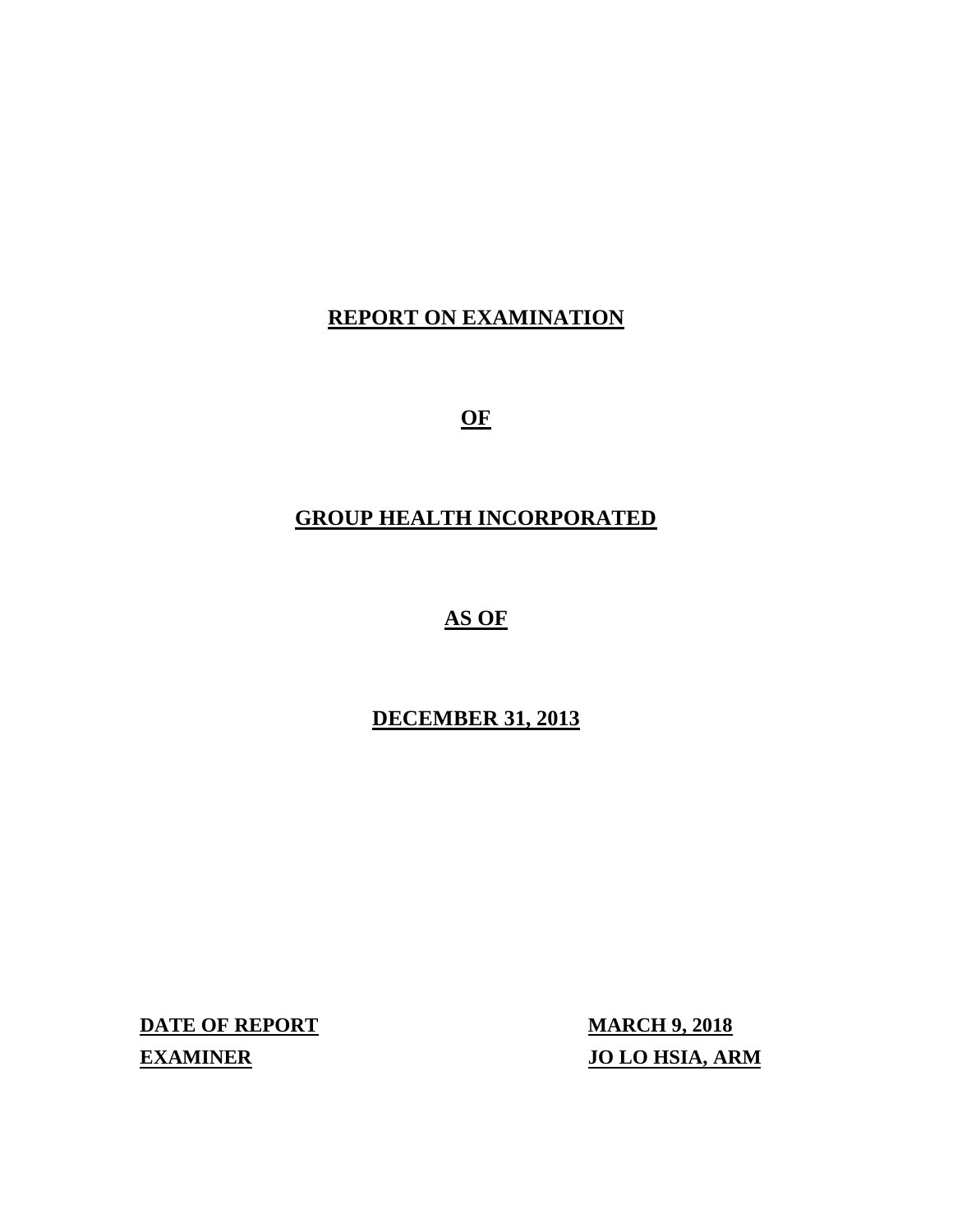#### **TABLE OF CONTENTS**

## **ITEM NO.**

## PAGE NO.

| 1.               | Scope of examination                                                                                                                                                                                                                                                                                                        | 3                                                     |
|------------------|-----------------------------------------------------------------------------------------------------------------------------------------------------------------------------------------------------------------------------------------------------------------------------------------------------------------------------|-------------------------------------------------------|
| 2.               | Executive summary                                                                                                                                                                                                                                                                                                           | 5                                                     |
| 3.               | Description of the Plan                                                                                                                                                                                                                                                                                                     | 6                                                     |
|                  | A. Management and controls<br>1. Corporate governance<br>Board of directors<br>$2^{\circ}$<br>3. Committees of the board of directors<br>4. Executive officers<br>B. Territory and plan of operation<br>C. Enterprise risk management<br>D. Holding company system<br>E. Insurance Regulation No. 118<br>- Model Audit Rule | 7<br>$\tau$<br>10<br>13<br>14<br>14<br>15<br>16<br>20 |
| $\overline{4}$ . | <b>Financial statements</b>                                                                                                                                                                                                                                                                                                 | 23                                                    |
|                  | A. Balance sheet<br>B. Statement of revenue and expenses and surplus                                                                                                                                                                                                                                                        | 23<br>25                                              |
| 5.               | <b>Statutory reserve</b>                                                                                                                                                                                                                                                                                                    | 26                                                    |
| 6.               | Claims unpaid                                                                                                                                                                                                                                                                                                               | 27                                                    |
| 7.               | Statutory expense limitation                                                                                                                                                                                                                                                                                                | 28                                                    |
| 8.               | Surplus notes                                                                                                                                                                                                                                                                                                               | 29                                                    |
| 9.               | Compliance with prior report on examination                                                                                                                                                                                                                                                                                 | 30                                                    |
| 10.              | Summary of comments and recommendations                                                                                                                                                                                                                                                                                     | 33                                                    |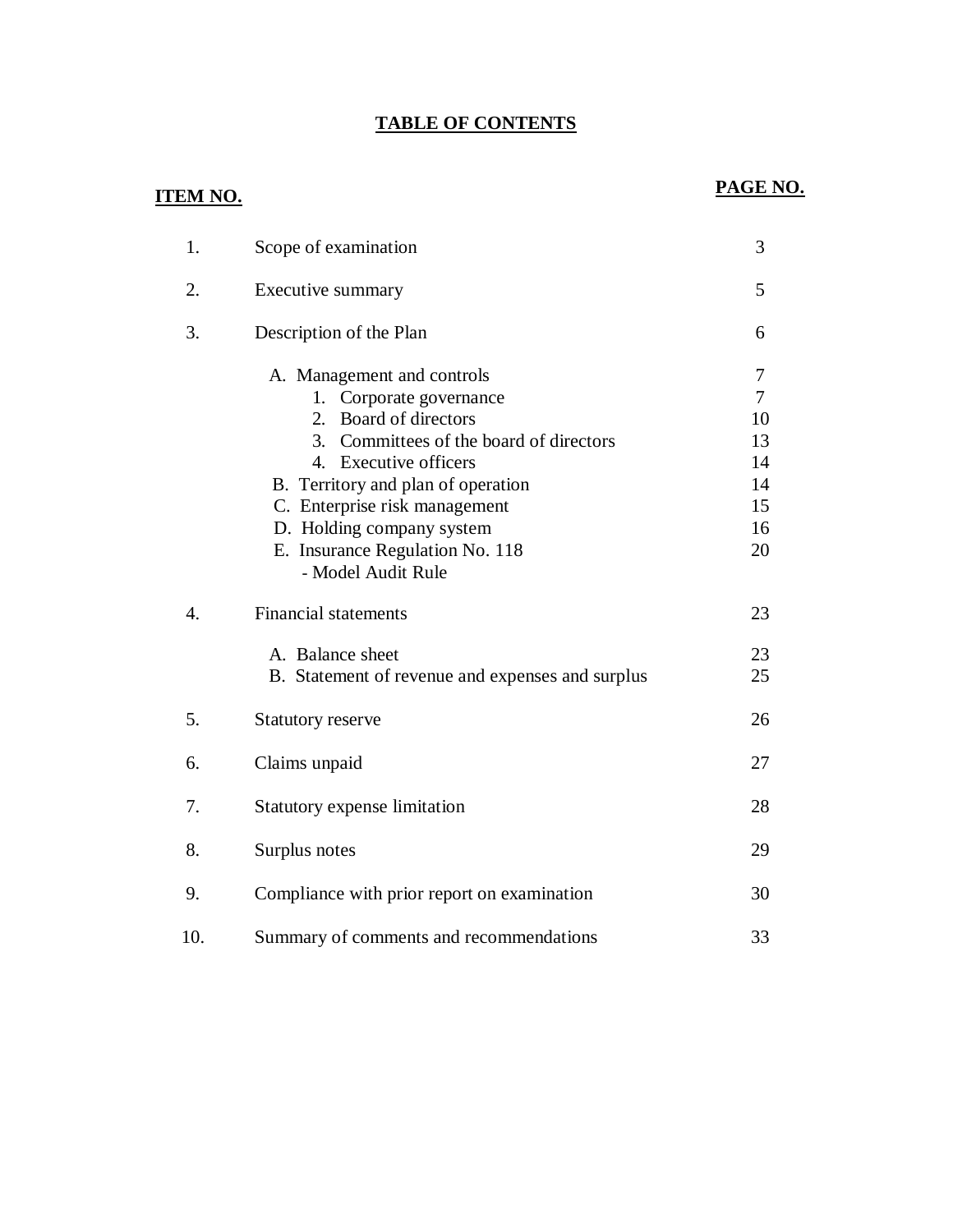

# NEW YORK STATE DEPARTMENT<sub>of</sub><br>FINANCIAL SERVICES

Andrew M. Cuomo Governor

Maria T. Vullo Superintendent

March 9, 2018

 Honorable Maria T. Vullo Superintendent of Financial Services Albany, New York 12257

Madam:

 Pursuant to the requirements of the New York Insurance Law, and acting in accordance with the instructions contained in Appointment No. 31208, dated November 6, 2014, and annexed hereto, an examination has been made into the financial condition and affairs of Group Health Incorporated ("GHI"), a not-for-profit health service corporation licensed pursuant to Article 43 of the New York Insurance Law, as of December 31, 2013, and the following report thereon is respectfully submitted.

 at 55 Water Street, New York, NY. The examination was conducted at the home office of Group Health Incorporated, located

 Wherever the designations the "Plan" or "GHI" appear herein, without qualification, they should be understood to indicate Group Health Incorporated.

 Wherever the designation "HIPNY" appears herein, without qualification, it should be understood to indicate the Health Insurance Plan of Greater New York, the direct Parent of GHI.

 Wherever the designation "EmblemHealth" appears herein, without qualification, it should be understood to indicate EmblemHealth, Inc., the ultimate Parent of GHI and HIPNY.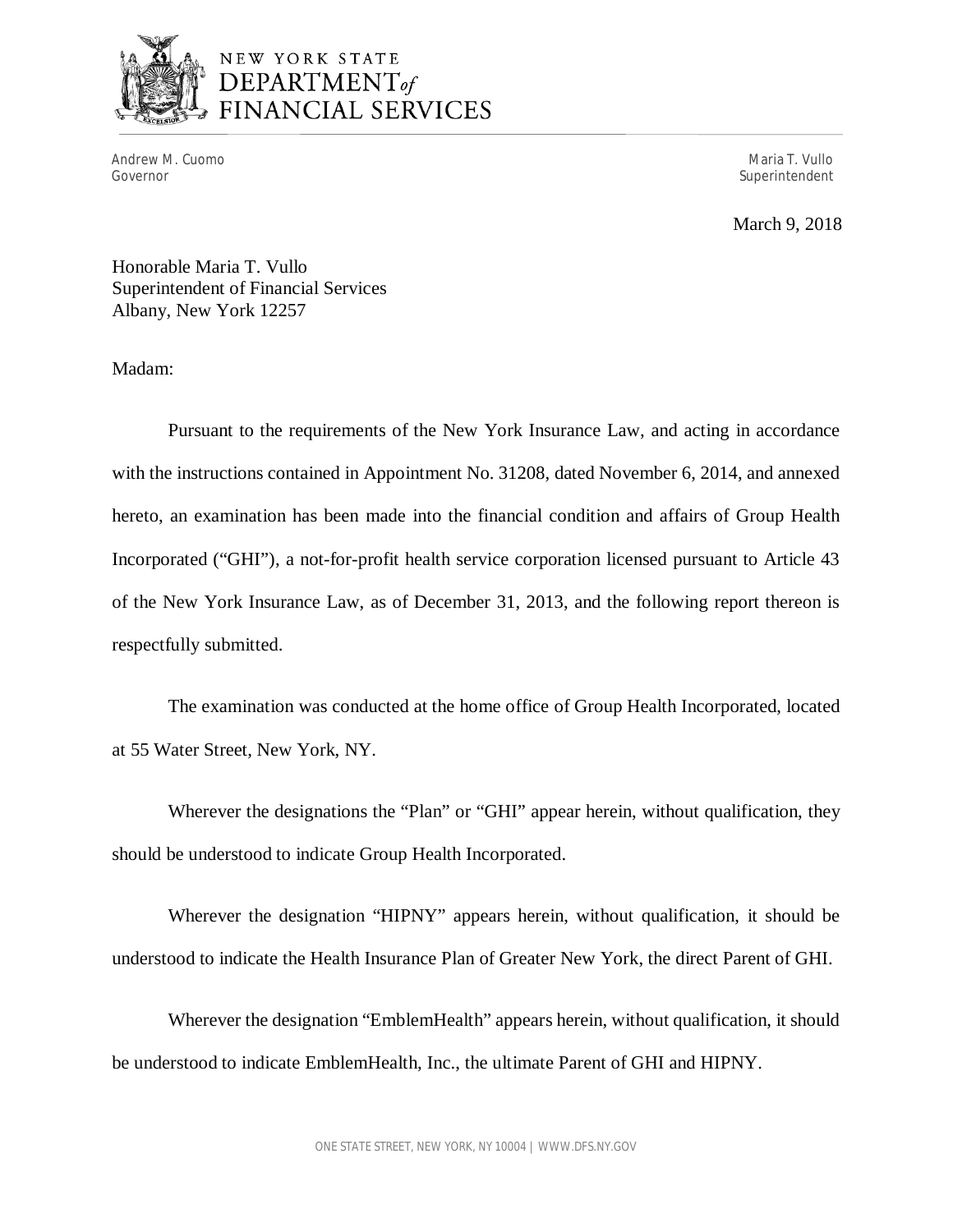Wherever the designation the "Department" appears herein, without qualification, it should be understood to indicate the New York State Department of Financial Services.

 business practices and fulfills its contractual obligations to policyholders and claimants was conducted as of December 31, 2013. A separate report will be submitted thereon. A separate market conduct examination reviewing the manner in which GHI conducts its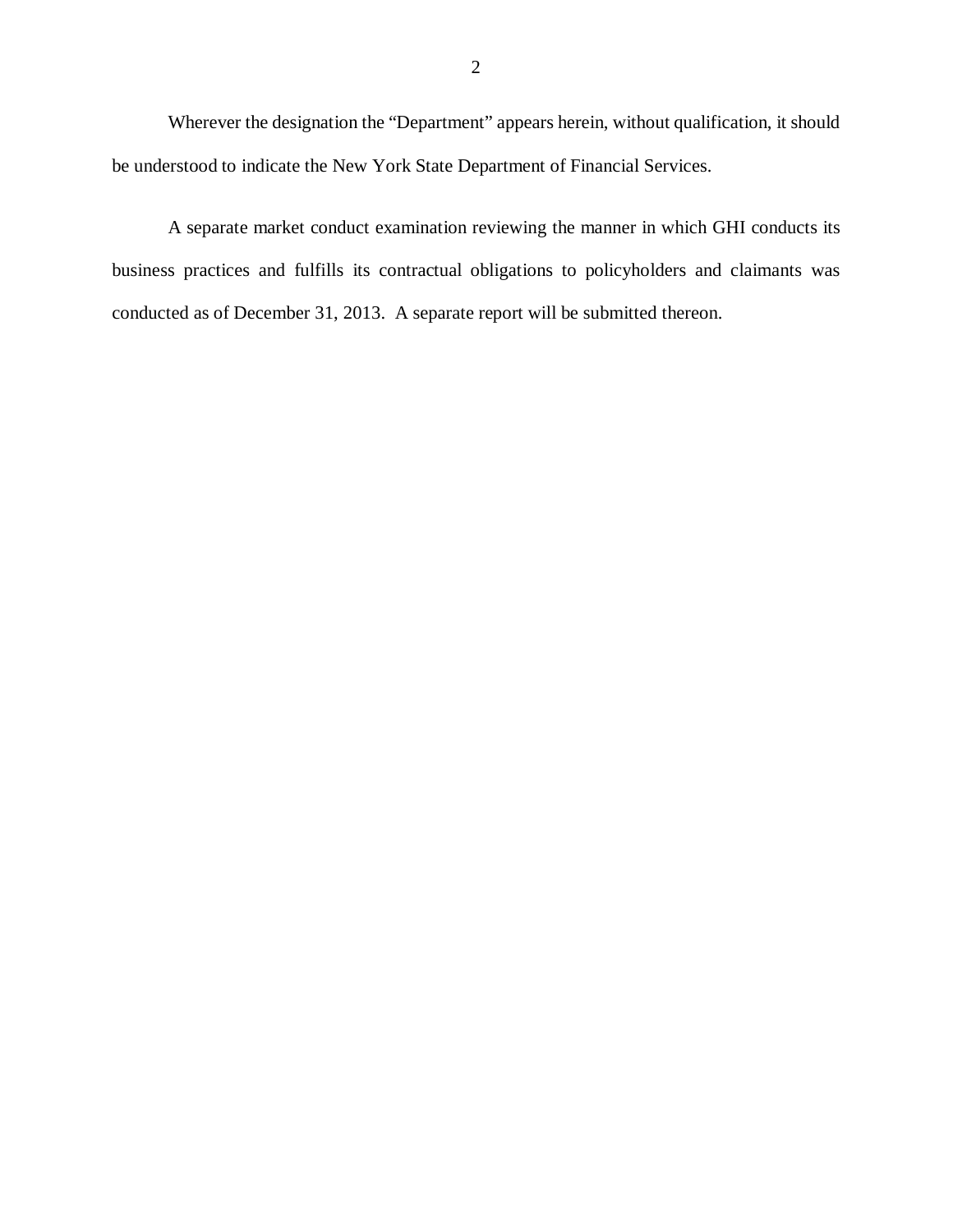#### **1. SCOPE OF THE EXAMINATION**

 is a financial examination as defined in the National Association of Insurance Commissioners ("NAIC") *Financial Condition Examiners Handbook, 2014 Edition* (the "Handbook") and it covers the five-year period January 1, 2009 through December 31, 2013. The examination was conducted observing the guidelines and procedures in the Handbook and, where deemed appropriate by the examiner, transactions occurring subsequent to December 31, 2013, were also The Plan was previously examined as of December 31, 2008. This examination of the Plan reviewed.

 of the Handbook, which provides guidance for the establishment of an examination plan based on the examiner's assessment of risk in the Plan's operations and utilizes that evaluation in formulating the nature and extent of the examination. The examiner planned and performed the examination to evaluate the Plan's current financial condition, as well as to identify prospective risks that may threaten the future solvency of GHI. This examination was conducted on a risk-focused basis in accordance with the provisions

 assessed the internal control systems and procedures used to mitigate those risks. The examination also included an assessment of the principles used and significant estimates made by management, an evaluation of the overall financial statement presentation, and determined management's compliance with the Department's statutes and guidelines, Statutory Accounting Principles, as adopted by the Department, and NAIC annual statement instructions. The examiner identified key processes, assessed the risks within those processes and

 Information concerning the Plan's organizational structure, business approach and control environment were utilized to develop the examination approach. The examination evaluated the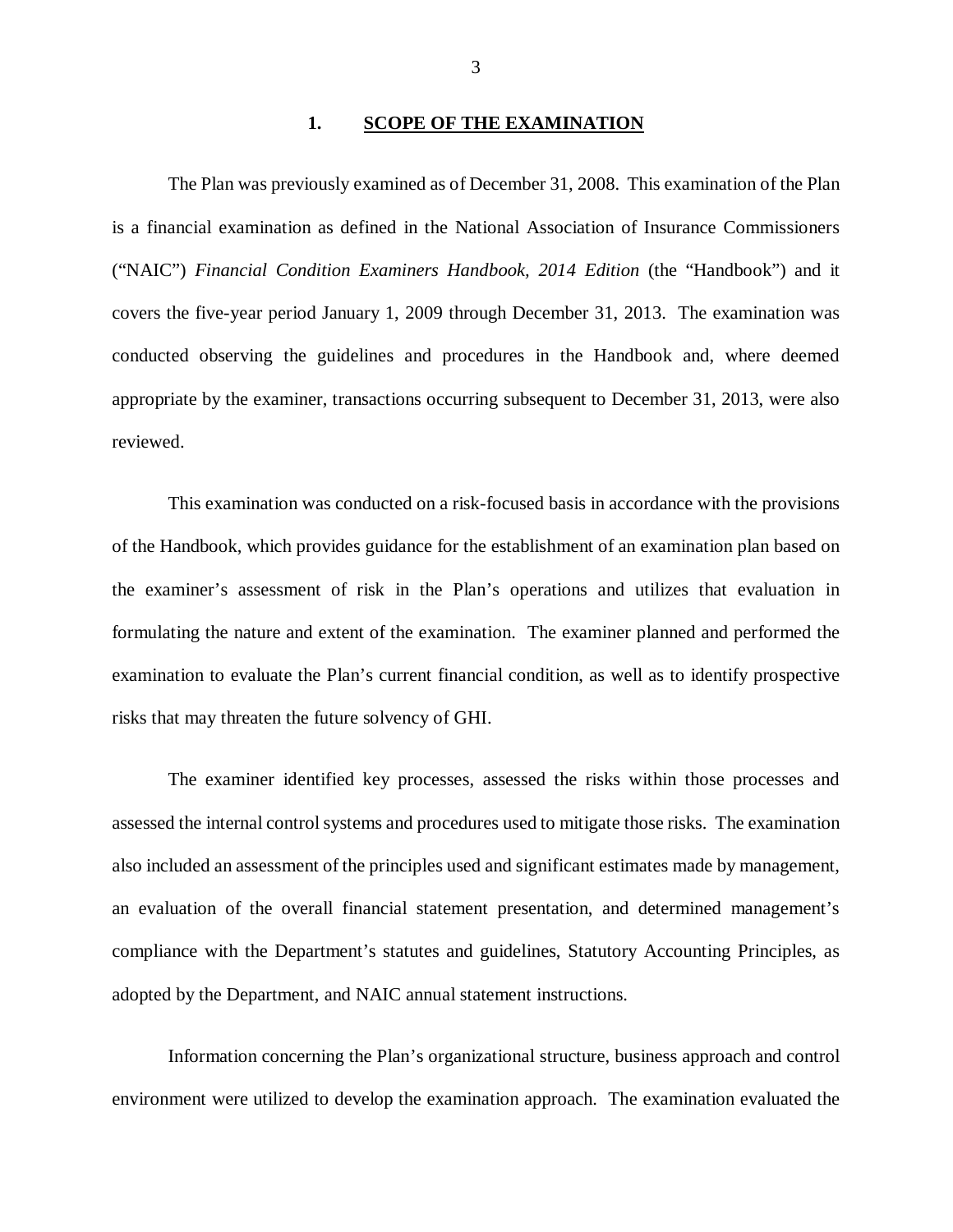Plan's risks and management activities in accordance with the NAIC's nine branded risk categories.

These categories are as follows:

- Pricing/Underwriting
- Reserving
- Operational
- Strategic
- Credit
- Market
- Liquidity
- Legal
- Reputational

 The Plan was audited annually, for the years 2009 through 2013, by the accounting firm of Deloitte & Touche LLP ("D&T"). The Plan received an unqualified opinion in each of those years. Certain audit workpapers of D&T were reviewed and relied upon in conjunction with this examination. EmblemHealth, ultimate Parent of GHI, has an Internal Audit Department and a separate Internal Control Department, which have been given the task of assessing the internal control structure and compliance with the Sarbanes-Oxley Act of 2002 ("SOX") for its subsidiaries, including GHI. As a non-public company, the Plan is not obligated to comply with SOX directives, and accordingly, is not required to submit an assessment of its internal control structure to the U.S. Securities and Exchange Commission. However, GHI nonetheless established a department to achieve this goal. Where applicable, workpapers and reports were reviewed and portions thereof were relied upon for this examination.

 recommendations concerning financial issues contained in the prior report on examination. The results of the examiner's review are contained in Item 9 of this Report. The examiner reviewed the corrective actions taken by the Plan with respect to the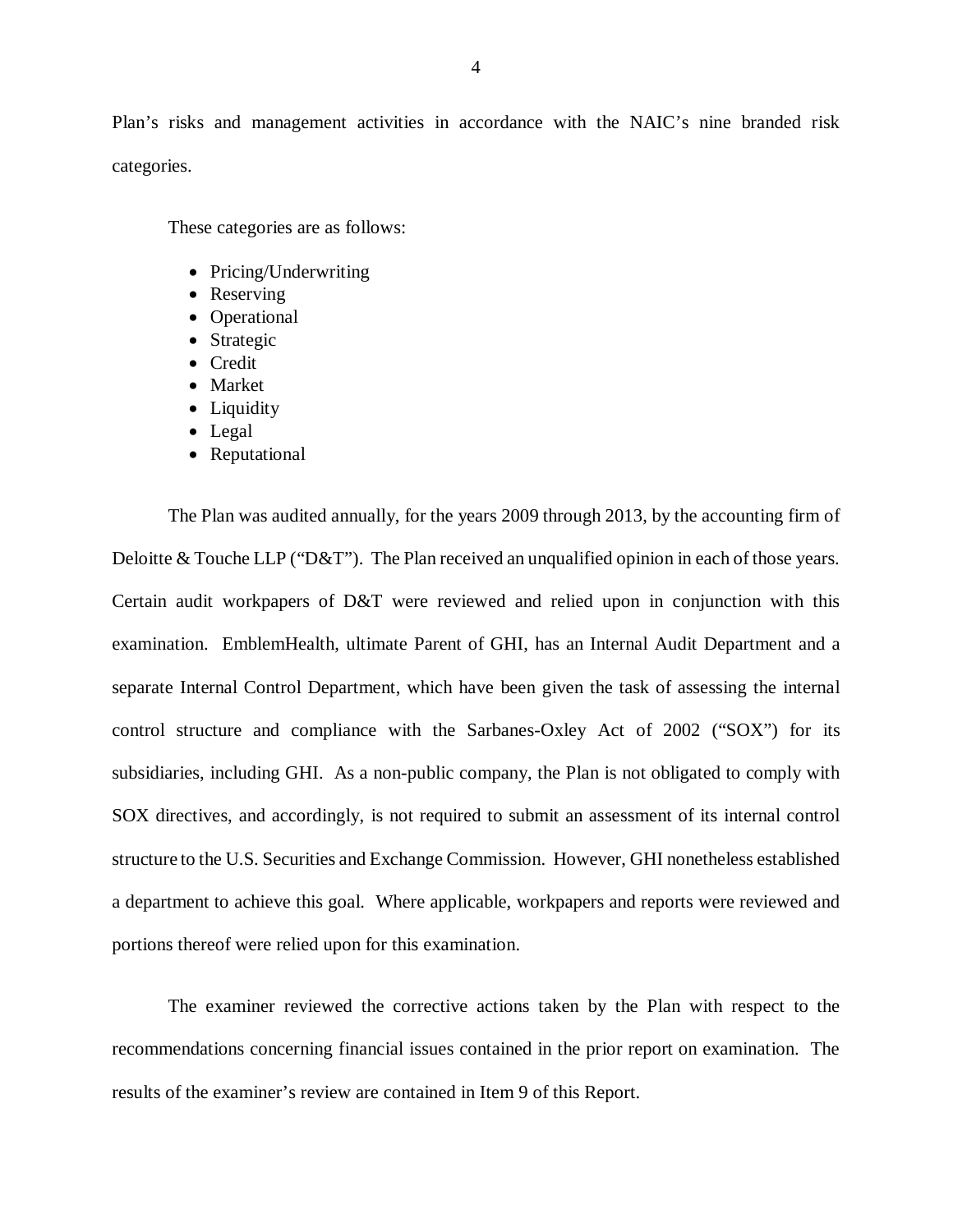matters which involve departure from laws, regulations or rules, or which require explanation or This report on examination is confined to financial statements and comments on those description.

### **2. EXECUTIVE SUMMARY**

 The examination revealed several operational deficiencies that occurred during the examination period. The following are the significant findings included within this report on examination:

- At the time of examination, EmblemHealth's enterprise risk management function was not yet fully developed, in accordance with the requirements of Insurance Circular Letter No. 14 (2011), Section 1503(b) of the New York Insurance Law ("NYIL"), and Part 82.2(a) of Insurance Regulation No. 203 - *Enterprise Risk Management and Own Risk and Solvency Assessment*.
- The Plan failed to comply with the requirements of Part  $89.5(e)(2)$  of Insurance Regulation No. 118 when it did not attach a statement, that its external auditor does not function in the role of management, does not audit his or her own work, and does not serve in an advocacy role for the Plan, to its filed audited financial statements for reporting years 2010 through 2013.
- The Plan's Audit Committee failed to comply with the requirements of Part 89.5(h) of Insurance Regulation No. 118 when it did not pre-approve all of its non-audit services provided by its external auditor. Further it did not document such approval in its meeting minutes.
- The Plan failed to comply with the requirements of Part 89.12(e) of Insurance Regulation No. 118 when it did not provide written notification to the Department of the selection of its audit committee within 30 days of the effective date of the Regulation and when it failed to provide written notice to the Department within 30 days of changes in membership of its audit committee during the examination period.
- The Plan failed to maintain a sufficient statutory reserve as required by Section 4310(d)(2) of the New York Insurance Law during the examination period.
- For years ending 2014 and 2015, GHI's administrative expense ratio exceeded the limitation set forth in Section 4309 of the NYIL.

The above findings, as well as others, are described in greater detail in the remainder of

this report on examination.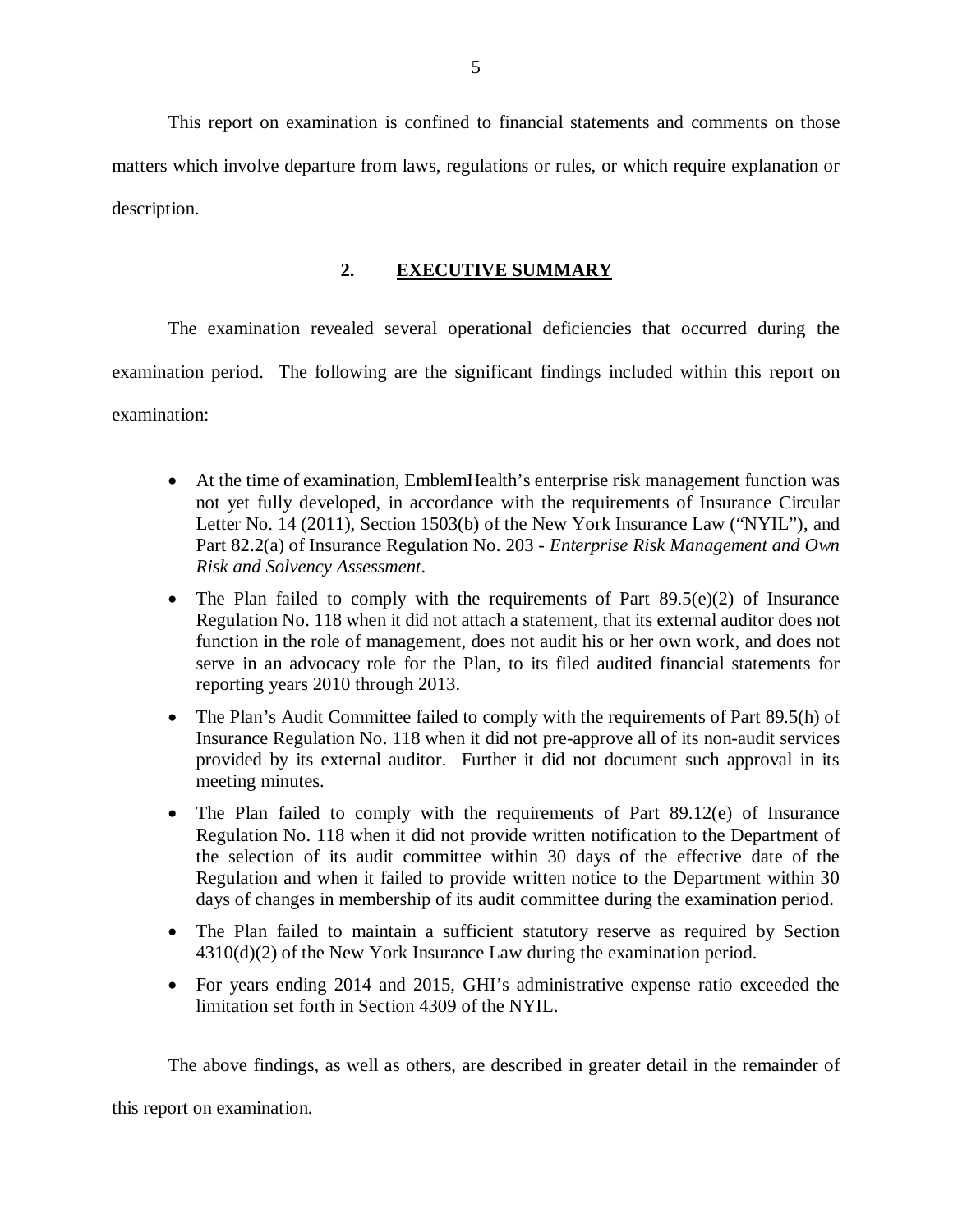#### **3. DESCRIPTION OF THE PLAN**

<span id="page-7-0"></span> GHI is a New York State not-for-profit corporation operating under the provisions of Article 43 of the New York Insurance Law.

 On November 15, 2006, having received regulatory approval from the Department, GHI and HIPNY, a not-for-profit health service corporation licensed under the provisions of Article 43 of the New York Insurance Law, became affiliated companies. As a result of this transaction, EmblemHealth Inc., a New York not-for-profit organization, became the sole member and Parent of HIPNY, GHI and their respective subsidiaries. HIPNY and GHI named an equal number of directors to the EmblemHealth Board of Directors.

 On March 6, 2007, EmblemHealth Services Company, LLC ("EHS") was formed by a joint venture of HIPNY and GHI, in order to integrate operations of these two entities. On January 1, 2008, items such as vendor agreements and employees were transferred to EHS. GHI and HIPNY receive management and other services from EHS. Also on that date, with the approval of the Department, GHI and HIPNY entered into a written guaranty assuming jointly and severally the employee related compensation liabilities of EHS.

 In December 2010, with the approval of the Department, HIPNY replaced EmblemHealth as the sole corporate member of GHI. In 2013, subsequent to the examination period, EmblemHealth filed to restructure the ownership of EmblemHealth Services Company, LLC so that it is wholly-owned by HIPNY. The Department issued a "non-objection" letter on December 23, 2013 with regard to this transaction.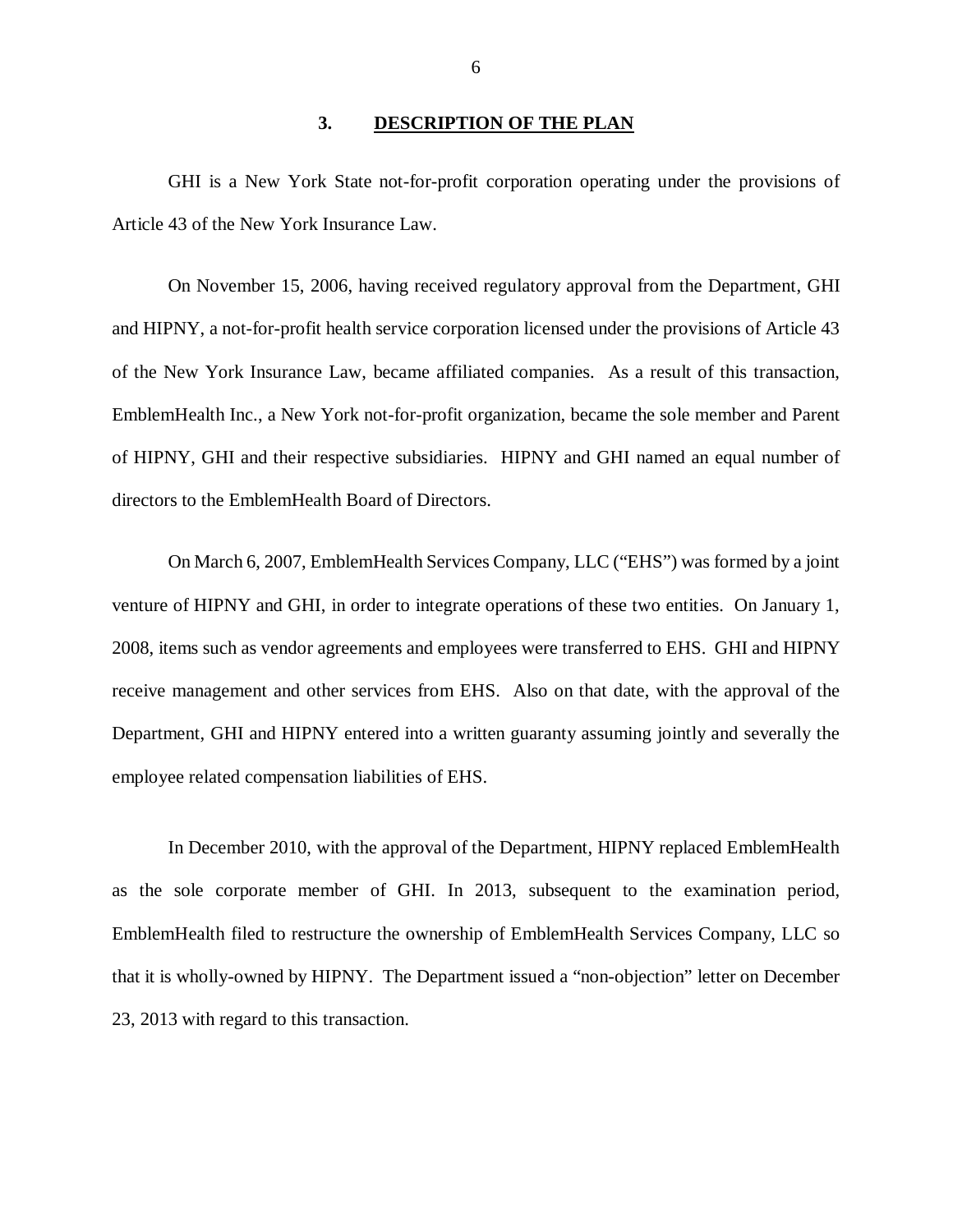<span id="page-8-0"></span> Pursuant to Section 4301(j) and Section 7317 of the New York Insurance Law (the "Conversion Legislation"), GHI and HIPNY filed a plan of conversion (the "Conversion Plan") on April 16, 2007 seeking the approval of the Department's (then Department of Insurance) Superintendent (the "Superintendent") to convert from their not-for-profit status to for-profit status. The Conversion Plan was amended and refiled on December 31, 2007. Pursuant to the plan of conversion, GHI and HIPNY, both not-for-profit entities, would have become for-profit entities. Presently, GHI and HIPNY are not pursing conversion.

#### A. Management and Controls

#### 1. Corporate Governance

 Corporate governance, internal audit department ("IAD") and Model Audit Rule ("MAR"), Insurance Regulation No. 118 (11 NYCRR 89), processes for the Plan are provided by EmblemHealth, Inc., the ultimate Parent of GHI.

 Exhibit M of the Handbook (*Understanding the Corporate Governance Structure*) was utilized by the examiner as guidance for assessing the Plan's Corporate Governance.

 Standard 1110 – *Organizational Independence* – of the International Standards for the Professional Practice of Internal Auditing, issued by the Institute of Internal Auditors ("IIA"), states in part:

> "*The chief audit executive must report to a level within the organization that allows the internal audit activity to fulfill its responsibilities. The chief audit executive must confirm to the board, at least annually, the organizational independence of the internal audit activity…*

> *Organizational independence is effectively achieved when the chief audit executive reports functionally to the board. Examples of functional reporting to the board involve the board:*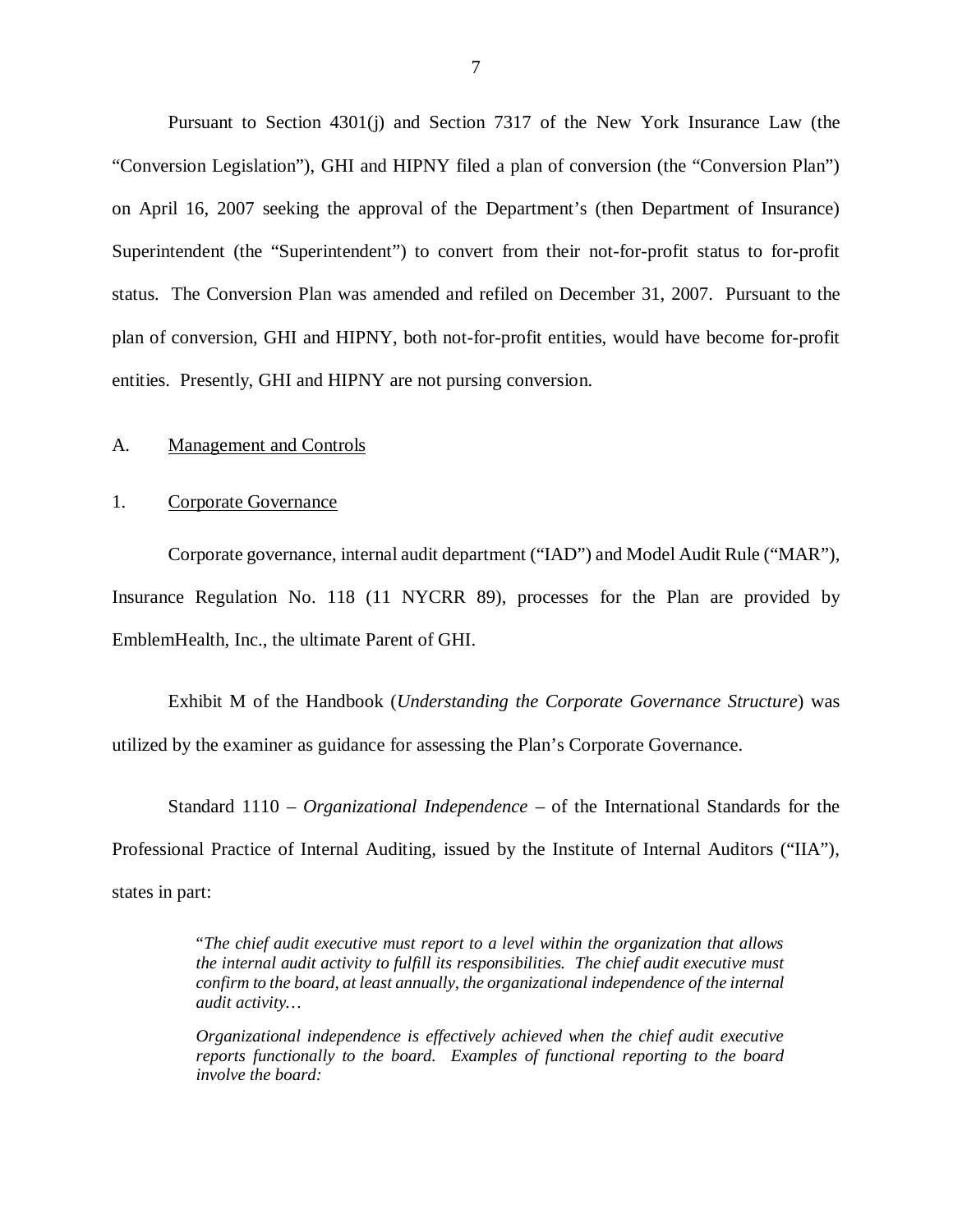- *Approving the internal audit charter;*
- *Approving the risk based internal audit plan;*
- *Approving the internal audit budget and resource plan;*
- Receiving communications from the chief audit executive on the internal audit  *activity's performance relative to its plan and other matters;*
- *Approving decisions regarding the appointment and removal of the chief audit executive;*
- *Approving the remuneration of the chief audit executive..." (emphasis added)*

 It should be noted that the Plan's Board of Directors delegated its oversight function of Internal Audit to its Audit Committee.

 The Chief Audit Executive of the Internal Audit Department of the Plan and its ultimate Parent, EmblemHealth, Inc., is also EmblemHealth's Senior Vice President ("SVP") of Corporate Compliance and Internal Audit. The Chief Audit Executive reported functionally to the Audit Committee instead of the Board. EmblemHealth did not establish a formal evaluation process to measure the performance of the Chief Audit Executive. It was further noted that the Audit Committees did not determine nor approve the compensation package for this individual. Instead, the Compensation Committees of the Plan and EmblemHealth not only determined the salary of the Chief Audit Executive of the Internal Audit Department but also determined and approved the incentive compensation of said person based on the financial performance goals and certain other goals of the Plan and EmblemHealth Additionally, the Audit Committees of the Plan and

 EmblemHealth. The performance and compensation of the Chief Audit Executive should have been determined and measured by the Audit Committee to ensure independence.

 It is recommended as a best practice that the Audit Committees of the Plan and EmblemHealth, Inc., adhere to the provisions of Standard 1110 of the IIA's *International*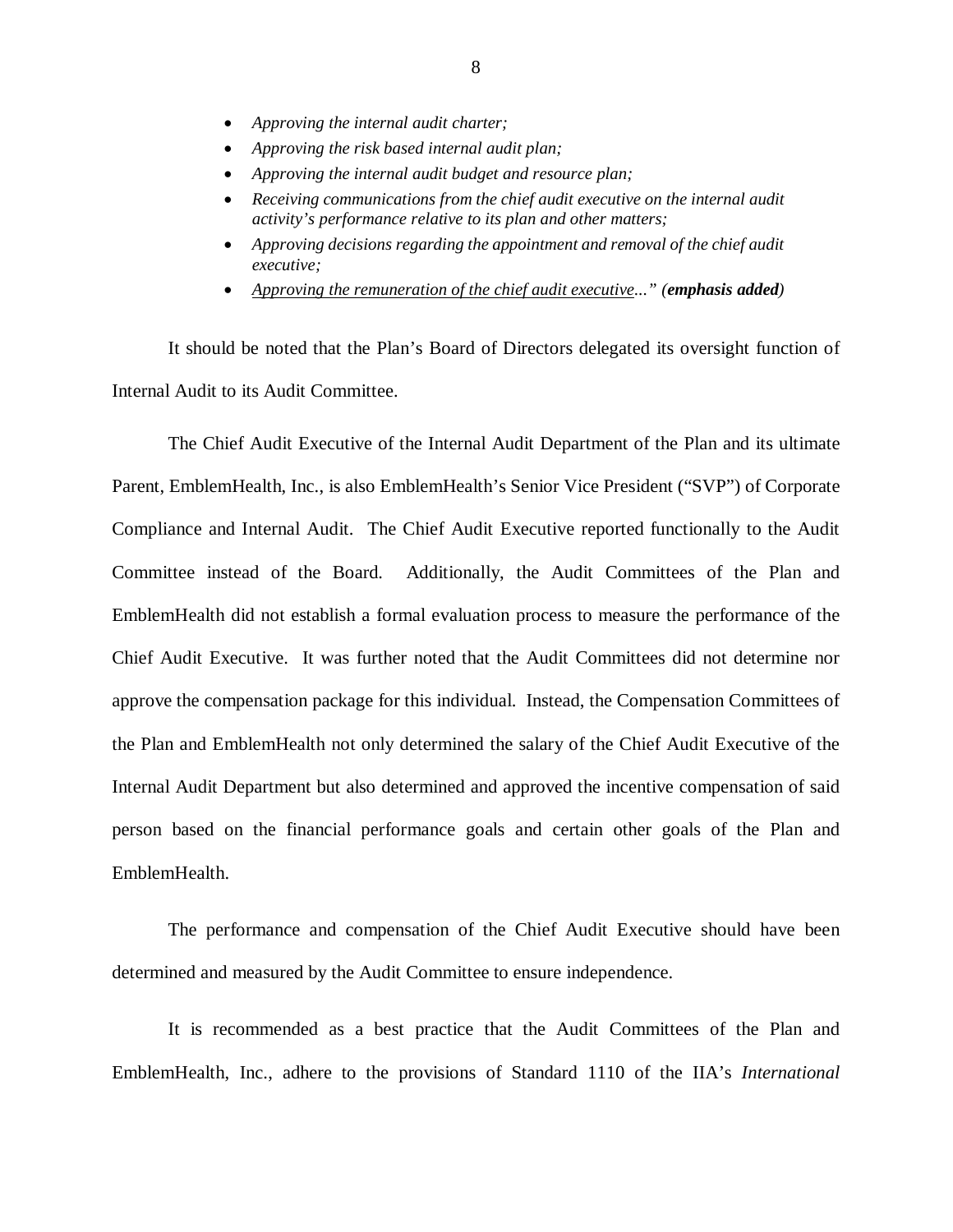*Standards for the Professional Practice of Internal Auditing* by formally evaluating the performance of their Chief Audit Executive, and also by approving the annual compensation and salary adjustment of the position.

 A similar recommendation was made to GHI's direct Parent, HIPNY, as part of the Department's financial examination of HIPNY as of December 31, 2011. In response to the Department's recommendation, HIPNY agreed that its Audit Committee, on a yearly basis, would evaluate the performance, and review and approve the compensation of the Chief Audit Executive.

 It is recommended that the Audit Committee of GHI evaluate the performance, and review and approve the compensation of said Chief Audit Executive jointly with the Audit Committees of EmblemHealth and HIPNY.

of EmblemHealth and HIPNY.<br>Standard 1100 - *Independence and Objectivity* - of the IIA's International Standards for the Professional Practice of Internal Auditing states in part:

> *"Objectivity is an unbiased mental attitude that allows internal auditors to perform engagements in such a manner that they believe in their work product and that no quality compromises are made. Objectivity requires that internal auditors do not subordinate their judgment on audit matters to others..."*

 Standard 1110.A1 - *Organizational Independence* - of the IIA's International Standards for the Professional Practice of Internal Auditing states:

> *"The internal audit activity must be free from interference in determining the scope of internal auditing, performing work, and communicating results."*

 It should be noted that the Senior Vice President of Compliance, Internal Audit & Internal Controls of the Plan and EmblemHealth, had oversight responsibility for both the compliance and the internal audit functions of GHI during the examination period, which created the appearance of a conflict of interest.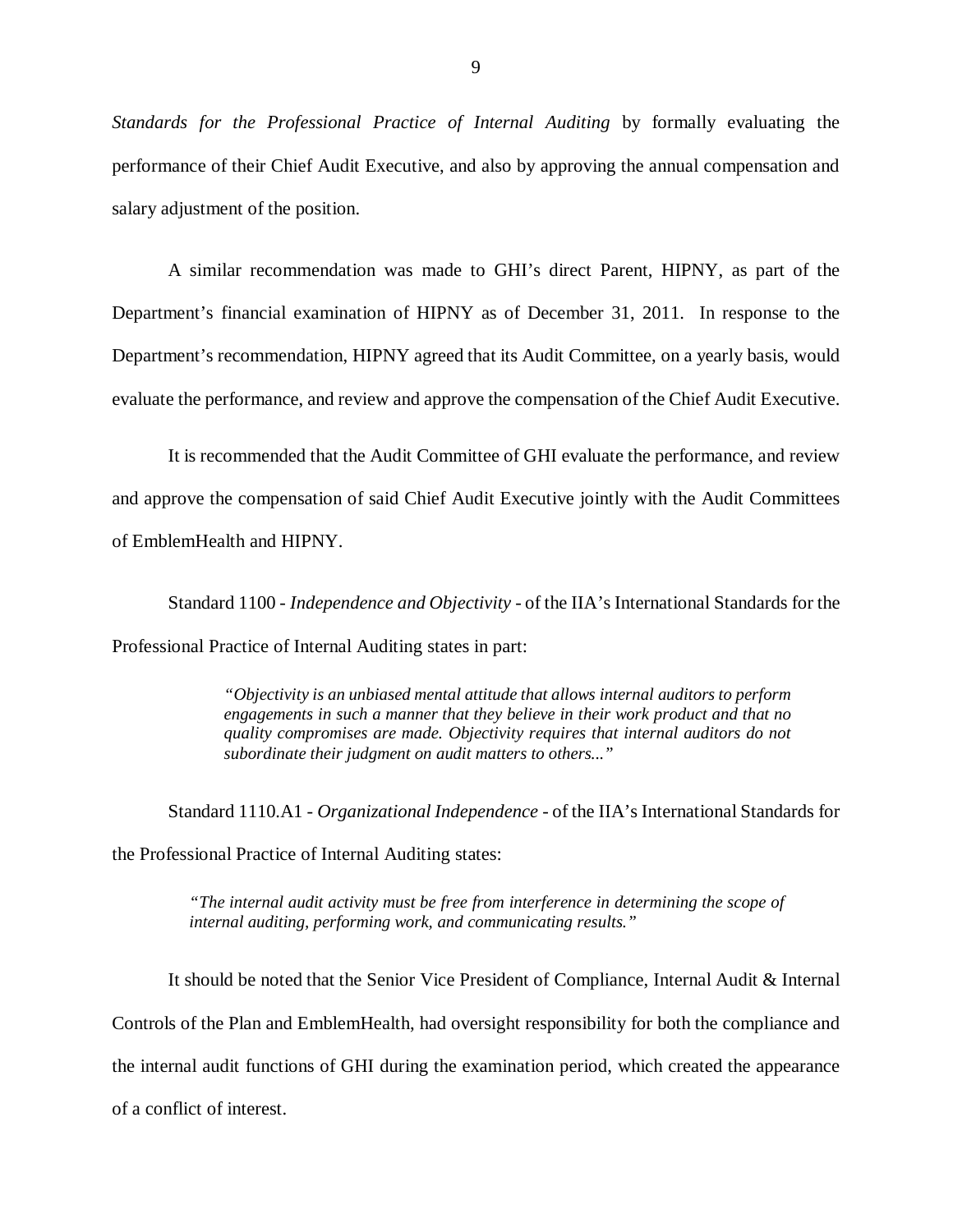<span id="page-11-0"></span> The Department recommended, as part of its examination of HIPNY as of December 31, 2011, that EmblemHealth/HIPNY have separate individuals head their Compliance Department and their Internal Audit Department to ensure the objectivity and independence of their internal audit department.

 In response to the Department's aforementioned recommendation to HIPNY, EmblemHealth/HIPNY appointed a new Chief Audit Executive. This new Chief Audit Executive reports functionally to the Audit Committee of the Board and administratively to the Chief Risk, Ethics, and Compliance Officer. However, the examiner determined that by having the Chief Audit Executive administratively report to the Chief Risk, Ethics, and Compliance Officer, the appearance of conflicts still exists.

 It is recommended that EmblemHealth/HIPNY/GHI ensure the objectivity and independence of their Internal Audit Department by not having its Chief Audit Executive report to the Compliance Officer directly, or indirectly, or vice versa.

 It should be noted that in May 2016, EmblemHealth/HIPNY/GHI terminated their employment relationship with their then Chief Risk, Ethics, and Compliance Officer. In the interim, the new Chief Audit Executive reports administratively to the Chief Legal Officer, who was also the Acting Chief Compliance Officer.

#### 2. Board of Directors

 In accordance with its 2010 amended by-laws, approved by the Department on December 1, 2010, the Plan is to be managed by a Board of Directors consisting of not less than seven (7) nor more than twenty-one (21) directors. An additional requirement of the by-laws is that the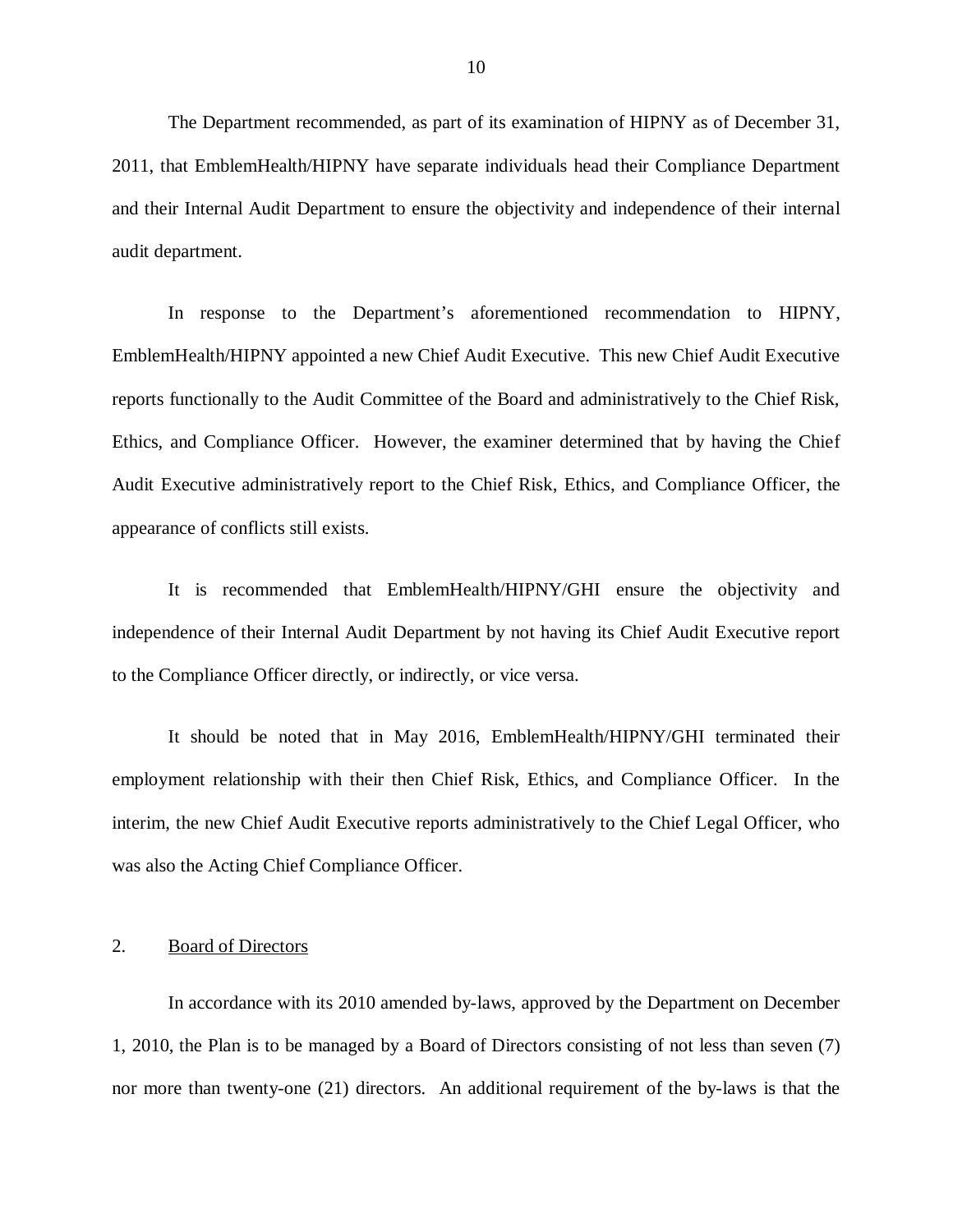composition of the Board shall be structured and maintained in accordance with the requirements of Article 43 of the New York Insurance Law. The following listing, set forth by the classifications of Section 4301(k) of the New York Insurance Law, represents GHI's seven directors and their principal business affiliations as of December 31, 2013:

| <b>Name and Residence</b>              | <b>Principal Business Affiliation</b>                                                        |
|----------------------------------------|----------------------------------------------------------------------------------------------|
|                                        | <b>Subscriber Directors</b>                                                                  |
| <b>Susan Mathews</b><br>Ft. Pierce, FL | Graduate Student,<br><b>Bioethics</b>                                                        |
| <b>Arthur Pepper</b><br>New York, NY   | <b>Executive Director,</b><br>UFT Welfare Fund Co-Chair, MLC Health Benefits<br>Subcommittee |
| Dennis Sullivan<br>Yorkers, NY         | Labor Relations Consultant,<br>Self-employed                                                 |
|                                        | <b>Officers-Directors</b>                                                                    |
| Frank J. Branchini<br>New York, NY     | Chairman and CEO,<br>EmblemHealth                                                            |
| John D. Feerick                        | Professor of Law,                                                                            |
| New York, NY                           | Fordham University                                                                           |
| David Weiss<br>Northport, NY           | Professor Emeritus,<br>Hofstra University and Long Island University                         |
|                                        | <b>Provider Director</b>                                                                     |

New York, NY Private Practice Bernard Schayes<br>
New York, NY<br>
Physician,<br>
Physician,<br>
Physician,<br>
Physician,

 Subsequently, in 2015, Dennis Sullivan and Frank J. Branchini left GHI's Board of Directors (the "Board") and were replaced by Oliver Gray and Karen M. Ignagni, respectively. In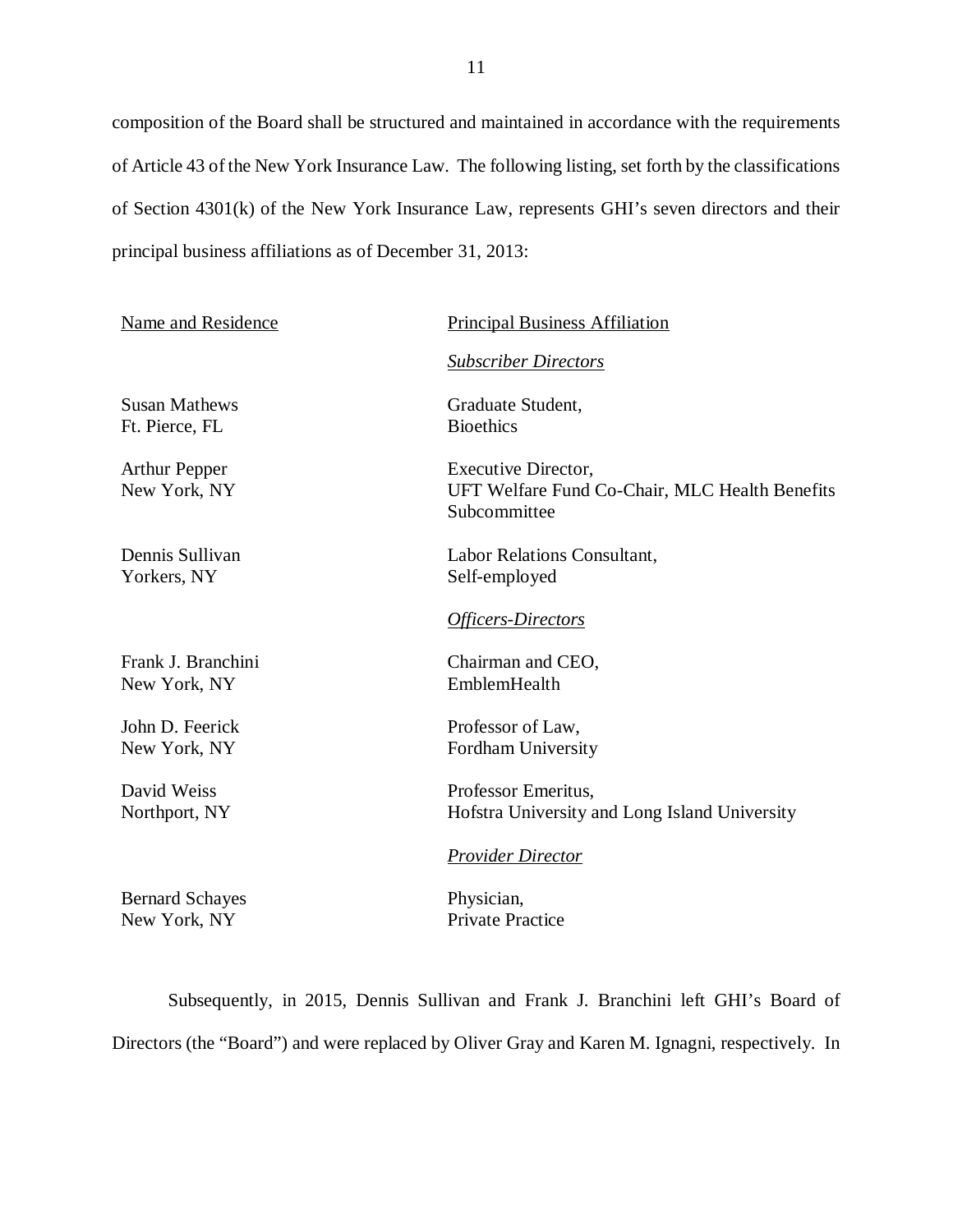2016, Susan Mathews and Arthur Pepper left the Board and four new members (Stuart Altman, Richard Berman, James Gill, and Jay Russ) joined. Finally, James Gill left the Board early 2017.

 The minutes of all meetings of the Board of Directors held during the examination period were reviewed. The following Directors were found to have attended less than 50% of the scheduled Board of Directors' meetings that they were eligible to attend during the examination period:

|                        | <b>No. of Meetings</b> | <b>No. of Meetings</b>    | <b>Attendance</b> |
|------------------------|------------------------|---------------------------|-------------------|
| <b>Director's Name</b> | <b>Attended</b>        | <b>Eligible to Attend</b> | <b>Percentage</b> |
| Harry Nespoli          |                        | 13                        | 8%                |
| Roger Toussaint        |                        |                           | 0%                |

 Attendance of Directors at Board meetings is critical in exercising their duties in a management oversight function. Members of the Board have a fiduciary responsibility and must evince an ongoing interest in the affairs of the Plan. It is essential that Board members attend meetings consistently and set forth their views on relevant matters so that appropriate policy decisions may be reached. Members who fail to attend at least one-half of the regular meetings do not fulfill such criteria.

 It is recommended that the Plan take corrective action by developing a policy to evaluate whether Board members who are unable or unwilling to attend Board meetings consistently should resign or be replaced. Furthermore, in selecting prospective Board members, a key criterion should be their willingness and commitment to attend meetings and participate in the Board's responsibility to oversee the operations of the Plan.

 It should be noted that the above two Directors are no longer serving on GHI's Board. Roger Toussaint was replaced by Dr. Aran Ron in 2009. Harry Nespoli vacated his Board seat in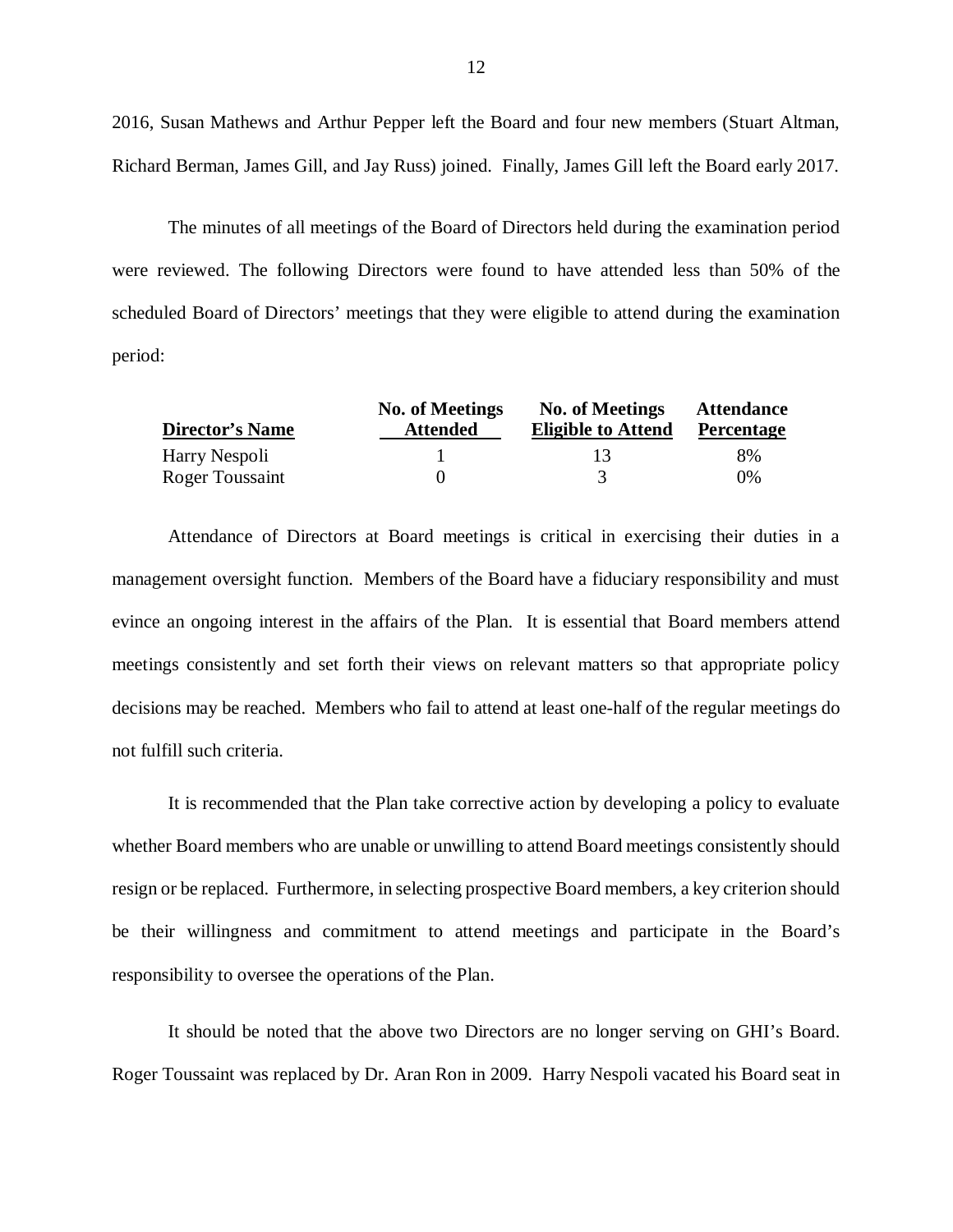<span id="page-14-0"></span> 2011; he was not replaced. During the examination period, GHI decreased the size of its Board of Directors from thirteen (13) members to seven (7) members.

#### 3. Committees of the Board of Directors

 Standing committees of the Board of Directors include the Executive Committee, Audit and Compliance Committee, Executive Remuneration and Organization Committee, Quality Improvement Committee and Investment Committee. In addition to the requirements set forth in the by-laws of the Board of Directors, each of the Committees is also subject to its own charter.

Section 15 of GHI's by-laws states in part:

 *"The Executive Remuneration and Organization Committee shall make*  recommendations to the Board of Directors as to the salaries to be paid to Chief  *Executive Officer, Officer, and for all elected officers of the Corporation who are also Directors of the Corporation... The Chief Executive Officer shall meet at least once a year with the Organization and Executive Remuneration Committee to review the Executive Remuneration Program for the Corporation's Officers and the organization plan of the Corporation."* 

 GHI's Organization and Remuneration Committee did not meet with the CEO during the examination period, as required by Section 15 of the Plan's by-laws. In fact, GHI's Organization and Remuneration Committee did not hold any meetings during the examination period.

 It should be further noted that for the 2013 - 2014 serving term, there were no GHI Board members elected to serve on its Organization and Remuneration Committee; rather, the Committee's responsibility has been fulfilled by the Compensation Committee of EmblemHealth since 2008. EmblemHealth's Compensation Committee reviewed senior management's compensation across EmblemHealth's enterprise. Actions and reports of EmblemHealth's Compensation Committee were confirmed, ratified and adopted by GHI's Board during the examination period.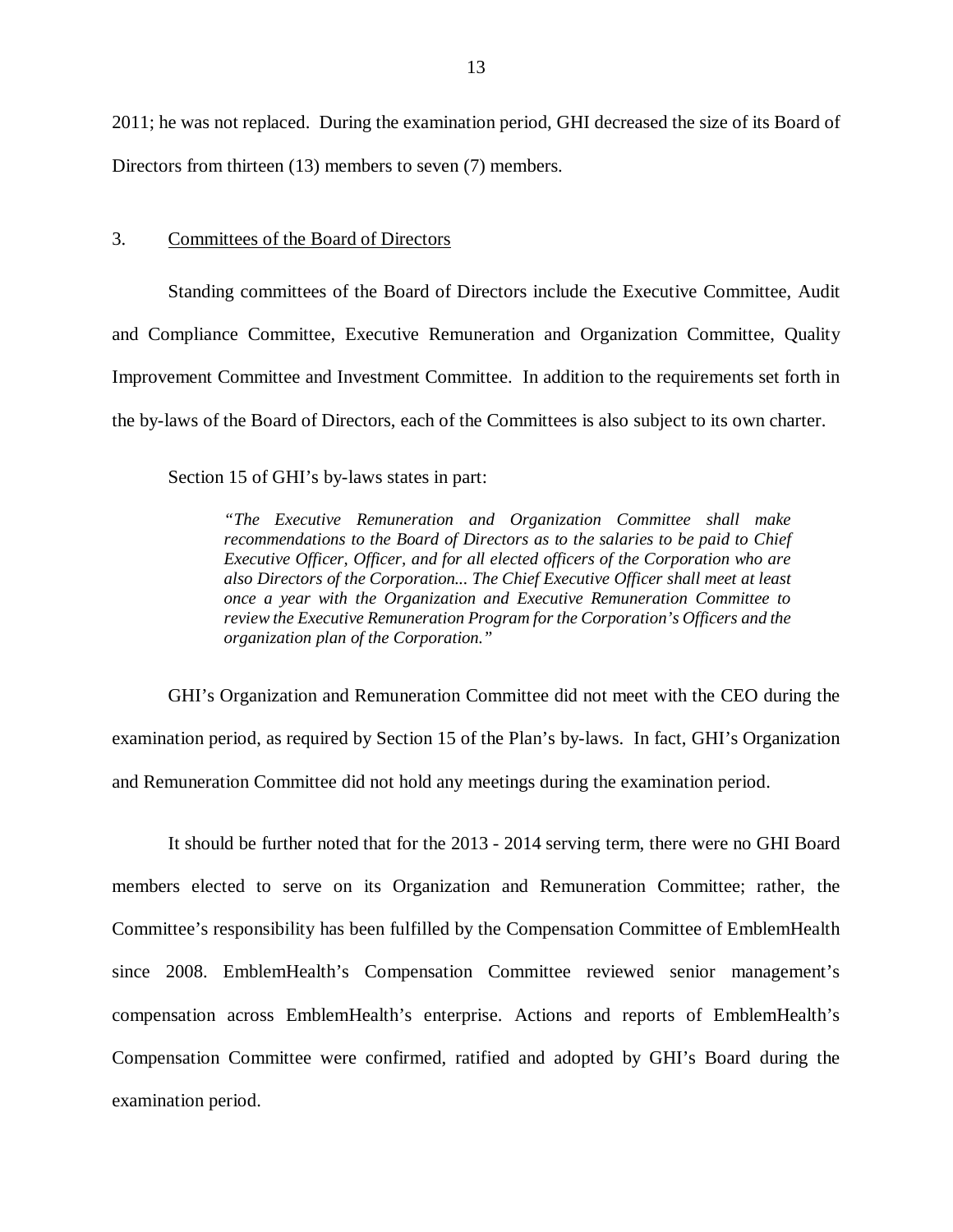It is recommended that GHI update its by-laws to reflect the change in its committee structure and governance.

GHI filed its amended by-laws with the Department on October 6, 2015.

#### 4. Executive Officers

 Executive Officers of the Plan are elected by the Board of Directors at its annual meeting for a term of one year and serve at the discretion of the Board of Directors. The Executive Officers of the Plan at December 31, 2013, were as follows:

| <b>Name</b>        | <b>Position</b>                             |
|--------------------|---------------------------------------------|
| Frank J. Branchini | <b>Chairman and Chief Executive Officer</b> |
| Daniel P. Finke    | President and Chief Operating Officer       |
| Arthur J. Byrd     | <b>Chief Financial Officer</b>              |

 In early 2014, Daniel P. Finke left the Plan. The Chief Operating Officer position was subsequently filled by William Lamoreaux. In early 2015, Michael Palmateer replaced Arthur J. Byrd as the Chief Financial Officer. Frank J. Branchini retired in 2015. Karen M. Ignagni, became the President as of August 3, 2015, and the Chief Executive Officer as of September 1, 2015. Additionally, John D. Feerick became the Chairman of GHI's Board in 2015.

#### B. Territory and Plan of Operation

 GHI is a health service corporation licensed under Article 43 of the New York Insurance Law to do business in New York State only.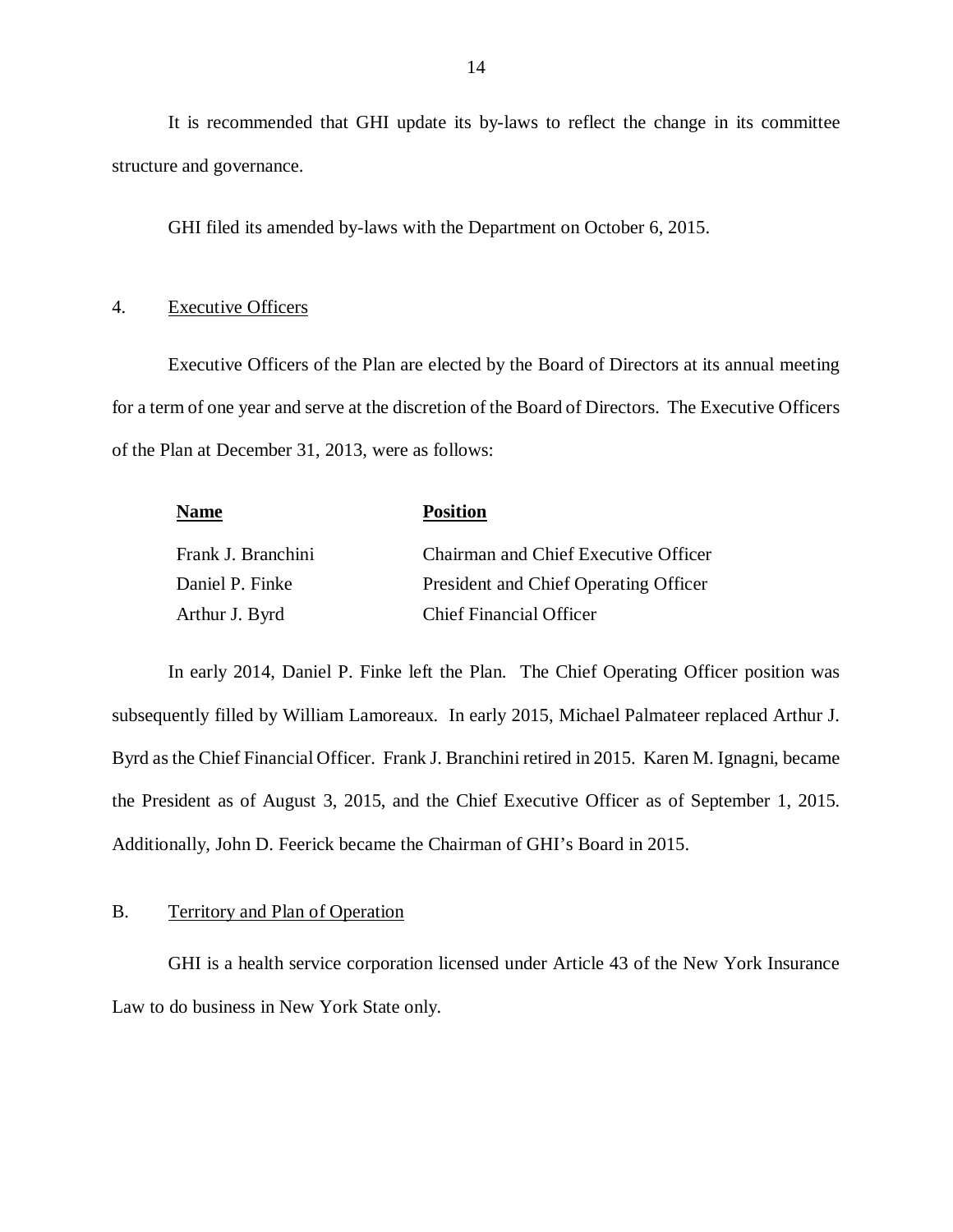As of December 31, 2013, the Plan's internal business divisions were: Hospital Preferred Provider Organization ("PPO"), Surgical-Medical PPO, Comprehensive PPO, Comprehensive Exclusive Provider Organization ("EPO"), Dental, Medicare Advantage, Medicare Supplement, Medicare Part D, Federal Employees Health Benefit Plan, and Healthy New York.

 As of December 31, 2013, the total number of members reported by the Plan was 1,568,151, which represented a decline of 138,404 (8.1%) of members during the examination period. The decline in membership was mainly due to the loss of one of their large group accounts in 2011. The following shows the number of members enrolled and corresponding total revenue at the end of each year of the five-year examination period:

| Year | <b>Enrollment</b> | <b>Total Revenue</b> |
|------|-------------------|----------------------|
| 2009 | 1,706,555         | \$3,156,330,142      |
| 2010 | 1,733,827         | \$3,594,070,501      |
| 2011 | 1,616,818         | \$3,496,134,744      |
| 2012 | 1,593,995         | \$3,571,258,239      |
| 2013 | 1,568,151         | \$3,614,615,367      |

The Plan utilizes an internal sales force as well as independent agents and brokers.

#### C*.* Enterprise Risk Management

Insurance Circular Letter No. 14 (2011) states in part:

 "Given the importance of risk management, the Department of Financial Services ("Department") expects every insurer to adopt a formal Enterprise Risk Management ("ERM") function. An effective ERM function should identify, measure, aggregate, and manage risk exposures within predetermined tolerance levels, across all activities of the enterprise of which the insurer is part, or at the company level when the insurer is a stand-alone entity…"

Section 1503(b) of the New York Insurance Law states in part:

 "A holding company that directly or indirectly controls an insurer shall adopt a formal enterprise risk management function and shall file an enterprise risk report with the superintendent by April thirtieth of each year…"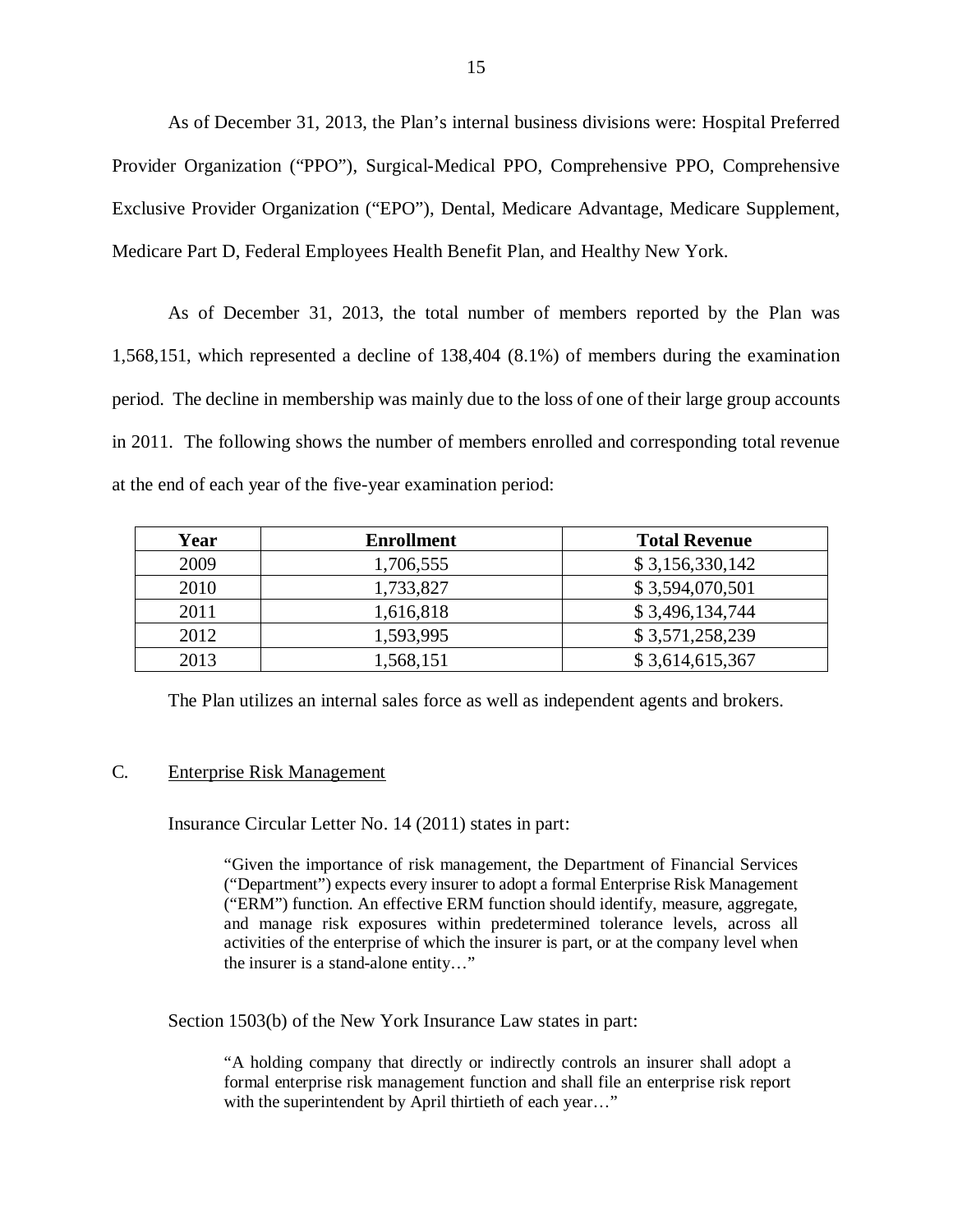<span id="page-17-0"></span> Part 82.2(a) of Insurance Regulation No. 203 (11 NYCRR 82), which became effective June 9, 2014, states in part:

> "Pursuant to Insurance Law sections 1503(b), 1604(b), and 1717(b), an entity shall adopt a formal enterprise risk management function that identifies, assesses, monitors, and manages enterprise risk. Except as provided in subdivision (c) of this section, a domestic insurer that is not a member of a holding company system, an article 16 system, or an article 17 system also shall adopt such a formal enterprise risk management function. The enterprise risk management function shall be appropriate for the nature, scale, and complexity of the risk…"

 In 2013, EmblemHealth started to develop its enterprise risk management ("ERM") function with the assistance of the public accounting firm of Dixon Hughes Goodman, LLP. It should be noted that EmblemHealth's ERM function, at the time of the examination, was not yet fully developed.

 It is recommended that EmblemHealth adopt and implement its ERM function in accordance with the provisions of Insurance Circular Letter No. 14 (2011), Section 1503(b) of the New York Insurance Law, and Part 82.2(a) of Insurance Regulation No. 203.

#### D. Holding Company System

 GHI is a not-for-profit health service corporation operating statewide in New York under the provisions of Article 43 of the New York Insurance Law. Its sole corporate member is Health Insurance Plan of Greater New York ("HIPNY").

 HIPNY is a wholly-owned subsidiary of EmblemHealth, Inc., formerly known as *HIP Foundation, Inc*. EmblemHealth, Inc. is a New York not-for-profit charitable organization established to implement, expand and coordinate community outreach, medical research and other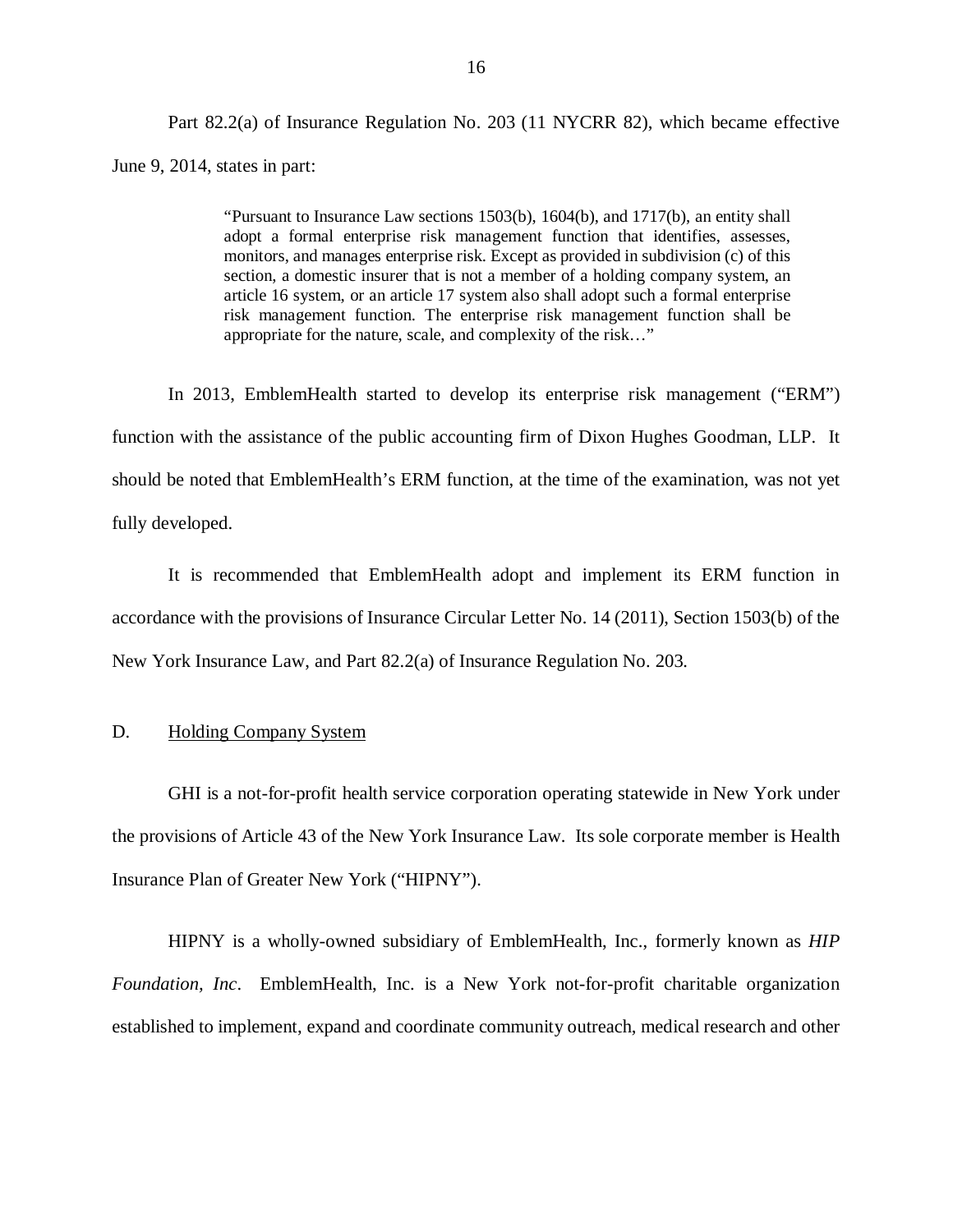community based activities that support the well-being of the diverse population of the New York metropolitan area.

 GHI is the Parent of GHI Services, LLC. GHI Services, LLC had been the sole shareholder of GHI HMO Select, Inc., doing business as GHI HMO. On June 26, 2013, with the approval of the New York Attorney General, the Department of Health, and this Department, GHI HMO merged into HIPNY.

 On December 31, 2009, with approval of the Department, GHI merged with PerfectHealth, a for-profit stock accident and health company domiciled in New York and a direct subsidiary of HIP Holdings, Inc. GHI was the surviving entity after the merger. GHI funded this merger in a form of New York Insurance Law Section 1307 loan due to HIP Holdings, Inc. in an amount of \$311,381 with zero interest.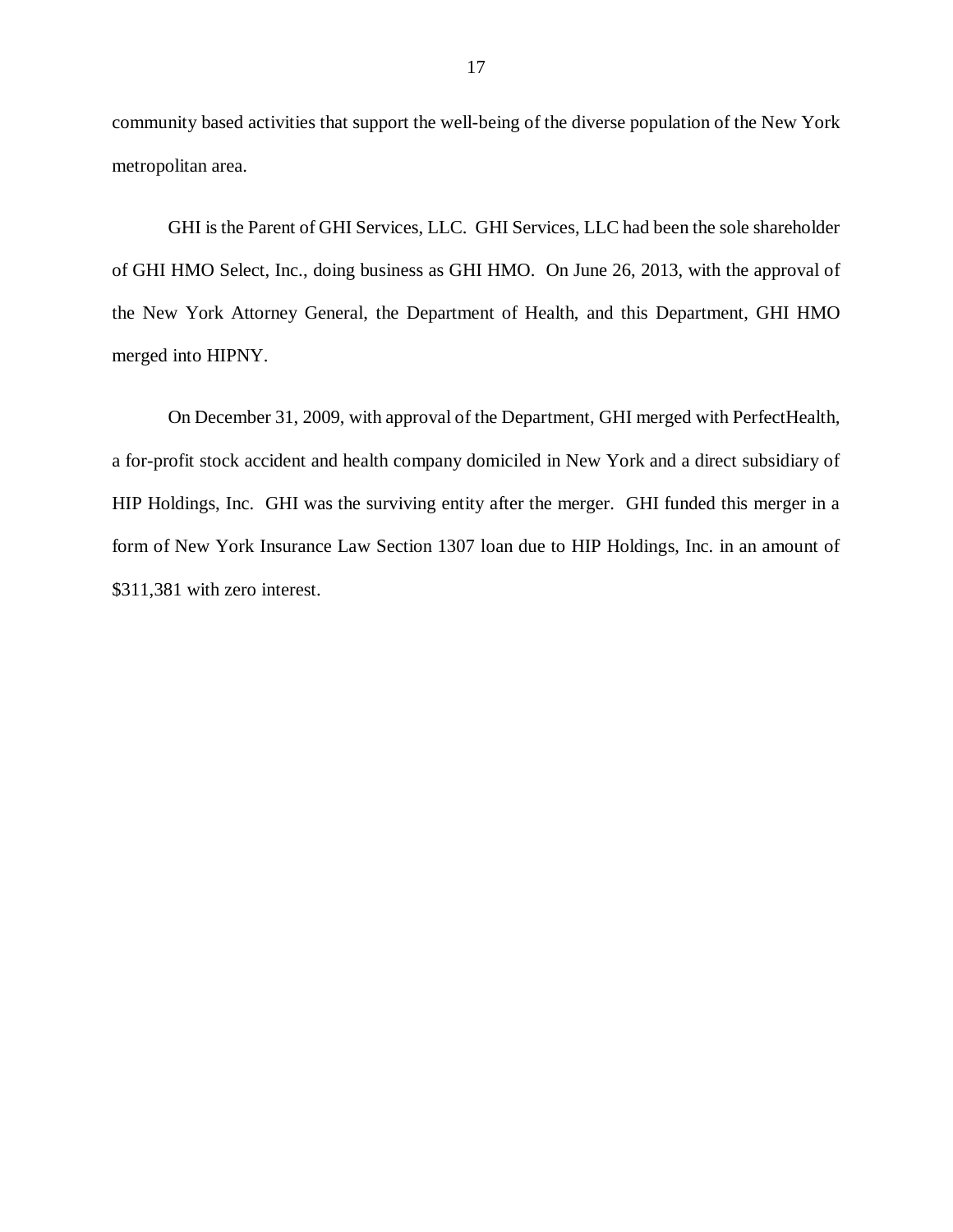The holding company chart depicting the relationship between the Plan and significant entities in its holding company system as of December 31, 2013, is as follows:

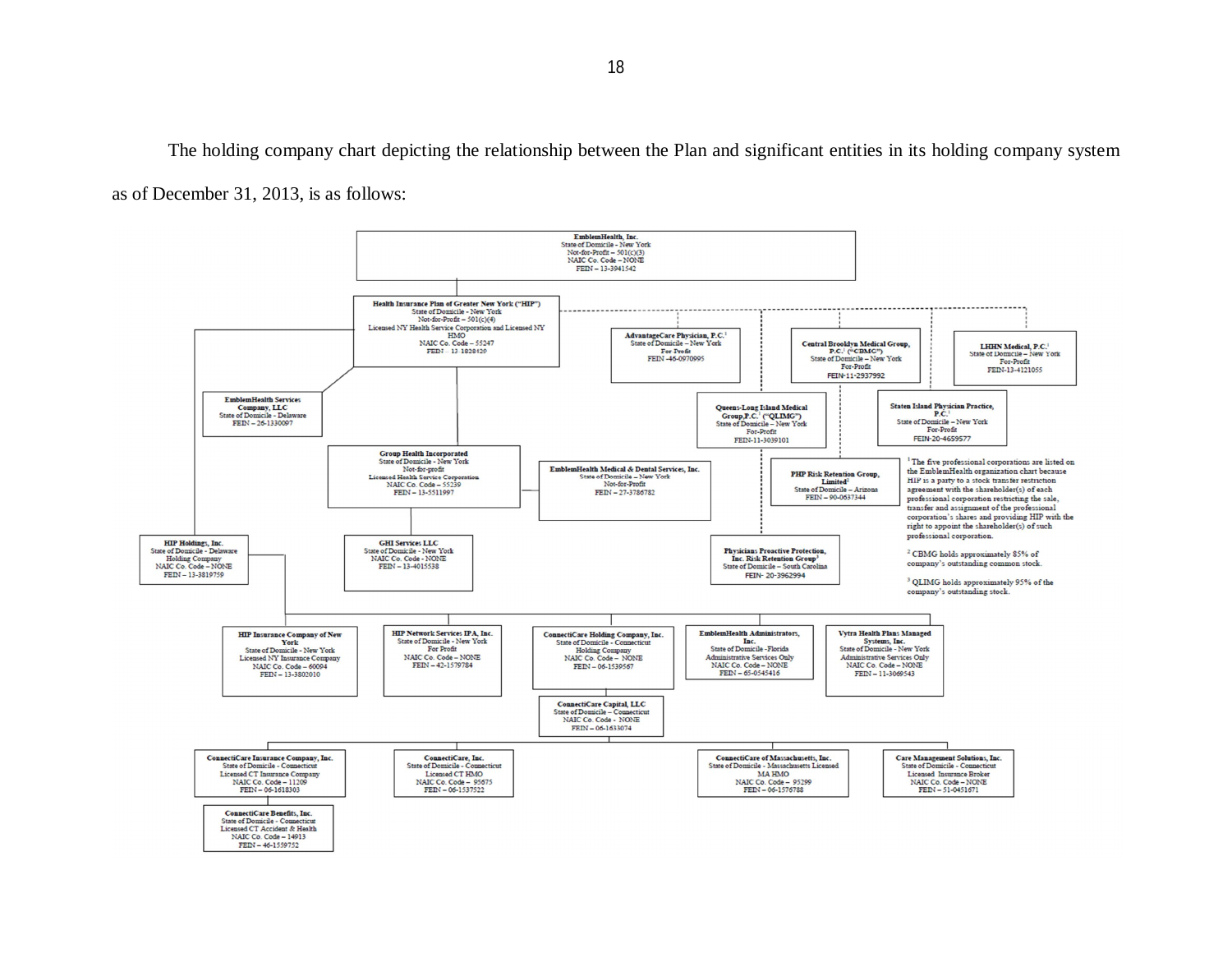with members of its holding company system: On September 18, 2008, GHI entered into the following administrative service agreements

- Administrative Services Agreement with EmblemHealth Services Company, LLC (the "EHS Service Agreement")
- Administrative Services Agreement with ConnectiCare Capital, LLC (the "CCC LLC Service Agreement")
- Administrative Services Agreement with EmblemHealth Administrators, Inc. ("HIPA"), formerly known as HIP Administrators of Florida, Inc. (the "HIPA Service Agreement")

 the purpose of the exchange of services and the use of certain personnel, facilities, equipment, personal property, licenses, and contracts owned or leased by each party named in the agreements. The aforementioned intercompany administrative service agreements were entered into for

 Under the EHS Service Agreement, EHS provides management services and general administrative services such as accounting and financial services, investing, underwriting, rate and form development and filings, claims processing and other services to GHI. The administrative services provided by EHS are reimbursed by GHI on a pro-rata basis through intercompany accounts. accounts.<br>
Under the CCC LLC Service Agreement, ConnectiCare Capital, LLC provides

 administrative services to EmblemHealth's ConnectiCare subsidiaries. Although GHI is a signing party of the CCC LLC Service Agreement, it should be noted that there were no direct services exchanged between GHI and ConnectiCare Capital, LLC during the examination period.

 Under the HIPA Service Agreement, HIPA provides claims processing, customer services, enrollment processing, direct marketing, and grievance and appeals to entities served by EHS,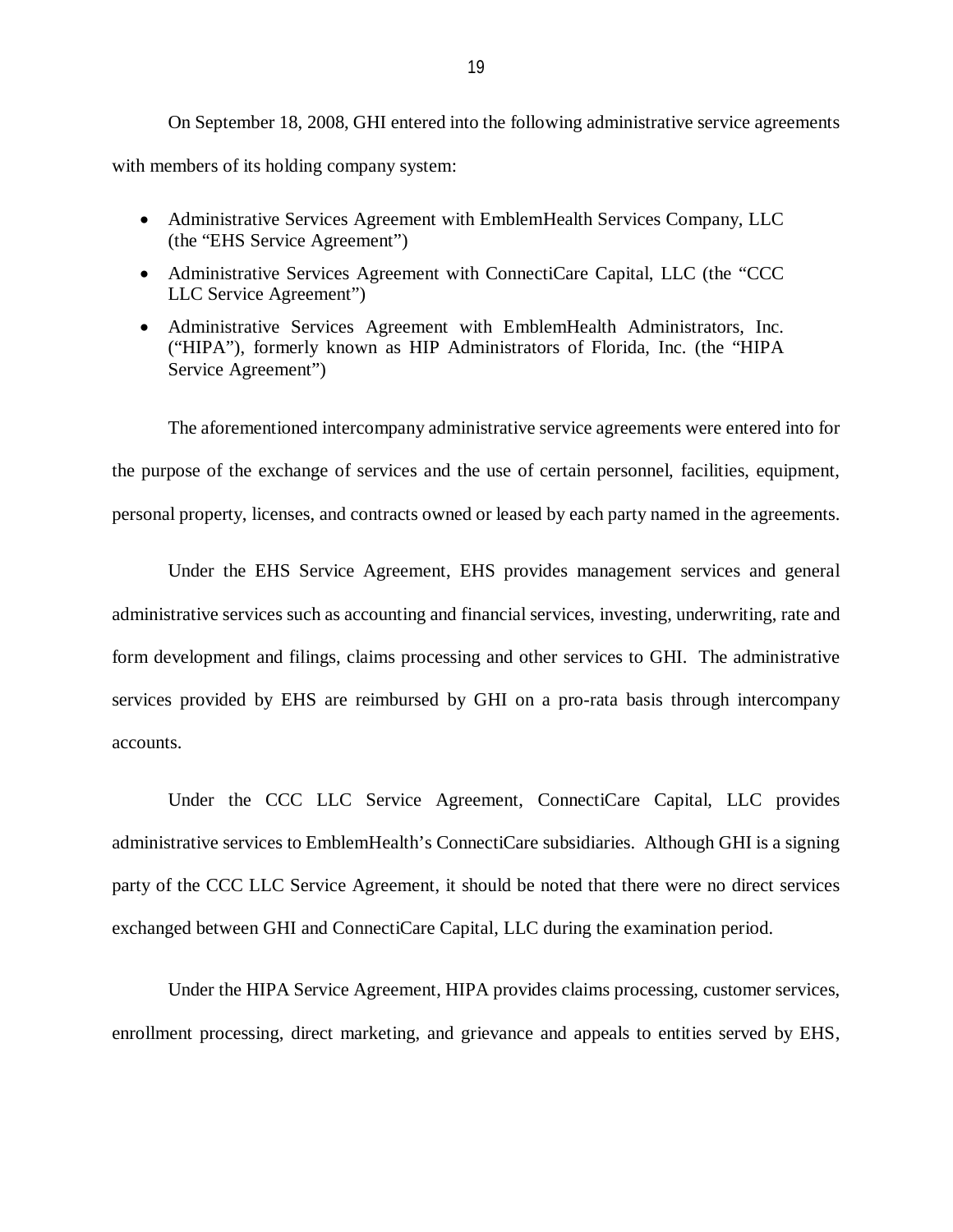<span id="page-21-0"></span> including GHI and HIPNY. The services were charged based on rates set forth in the HIPA Service Agreement.

 During the examination period, the Plan's federal income tax returns were consolidated with its 100% owned subsidiaries, GHI Services LLC, and GHI HMO Select, Inc. pursuant to their approved Intercompany Tax Allocation Agreement dated June 1, 1999.

#### E. **Insurance Regulation No. 118 - Model Audit Rule**

Part 89.5(e)(2) of Insurance Regulation No. 118 (11 NYCRR 89) states:

 "The company shall attach a statement to its audited annual financial statement, when filed, that the CPA does not function in the role of management, does not audit his or her own work, and does not serve in an advocacy role for the company."

Part 89.5(h) of Insurance Regulation No. 118 (11 NYCRR 89) states:

 "(h) The company's audit committee shall pre-approve all auditing services and non- audit services provided to the company by a CPA of the company except that a company need not preapprove non-audit services if:

 (1) the company is a SOX compliant company or a direct or indirect wholly-owned subsidiary of a SOX compliant company; or

 (2)(i) the aggregate amount of all such non-audit services provided to the company constitute five percent or less of the total amount of fees paid by the company to its CPA during the fiscal year in which the nonaudit services are provided;

 (ii) the services were not recognized by the company at the time of the engagement to be non-audit services; and

 (iii) the services are promptly brought to the attention of the audit committee and approved prior to the completion of the audit by the audit committee, or by one or more members of the audit committee who are the members of the board of directors to whom authority to grant such approvals has been delegated by the audit committee."

Part 89.12(e) of Insurance Regulation No. 118 (11 NYCRR 89) states:

 "(e) The company shall submit written notification to the superintendent of the selection of its audit committee within 30 days of the effective date of this Part and within 30 days of any change in membership of the audit committee. The notice shall include a description of the reason for the change."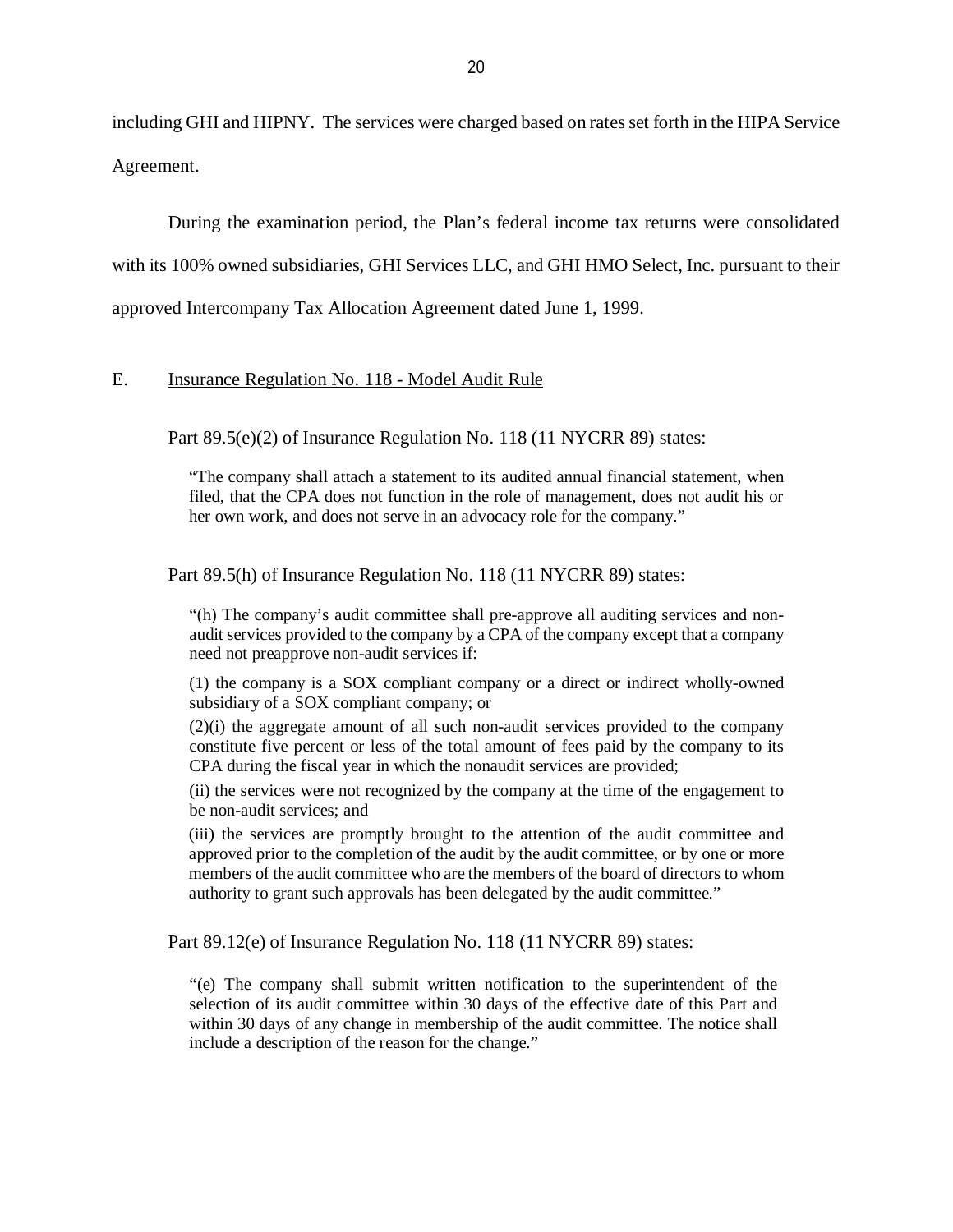118 (11 NYCRR 89) when it filed its audited financial statements with the Department for reporting years 2010 through 2013. GHI failed to attach the statement required by Part 89.5(e)(2) of Insurance Regulation No.

 GHI was audited annually, for the years 2009 through 2013, by the accounting firm of Deloitte & Touche LLP ("D&T"). It should be noted that in addition to the auditing services, D&T also provided non-audit services such as tax compliance, services in connection with the conversion and the filing of the S-1 Registration Statement, and services related to Medicare data validation. A review of the Audit Committee's minutes revealed the discussions of these non- audit services during the meetings. However, in some instances, the minutes failed to indicate whether these non-audit services were pre-approved by the Audit Committee.

 GHI failed to provide written notification to the Department of the selection of its audit committee within 30 days of the effective date of Insurance Regulation No. 118. In addition, GHI failed to provide written notice to the Department within 30 days of any changes in membership of its audit committee during the examination period.

 It is recommended that GHI comply with the requirements of Part 89.5(e)(2) of Insurance Regulation No. 118 by attaching the required statement to its filed audited financial statements.

 It should be noted that GHI filed the statement required by Part 89.5(e)(2) of Insurance Regulation No. 118 for its 2015 and 2016 annual statements filings.

 It is also recommended that GHI's Audit Committee comply with the requirements of Part 89.5(h) of Insurance Regulation No. 118 by pre-approving all non-audit services performed by its CPA and documenting such action in its meeting minutes.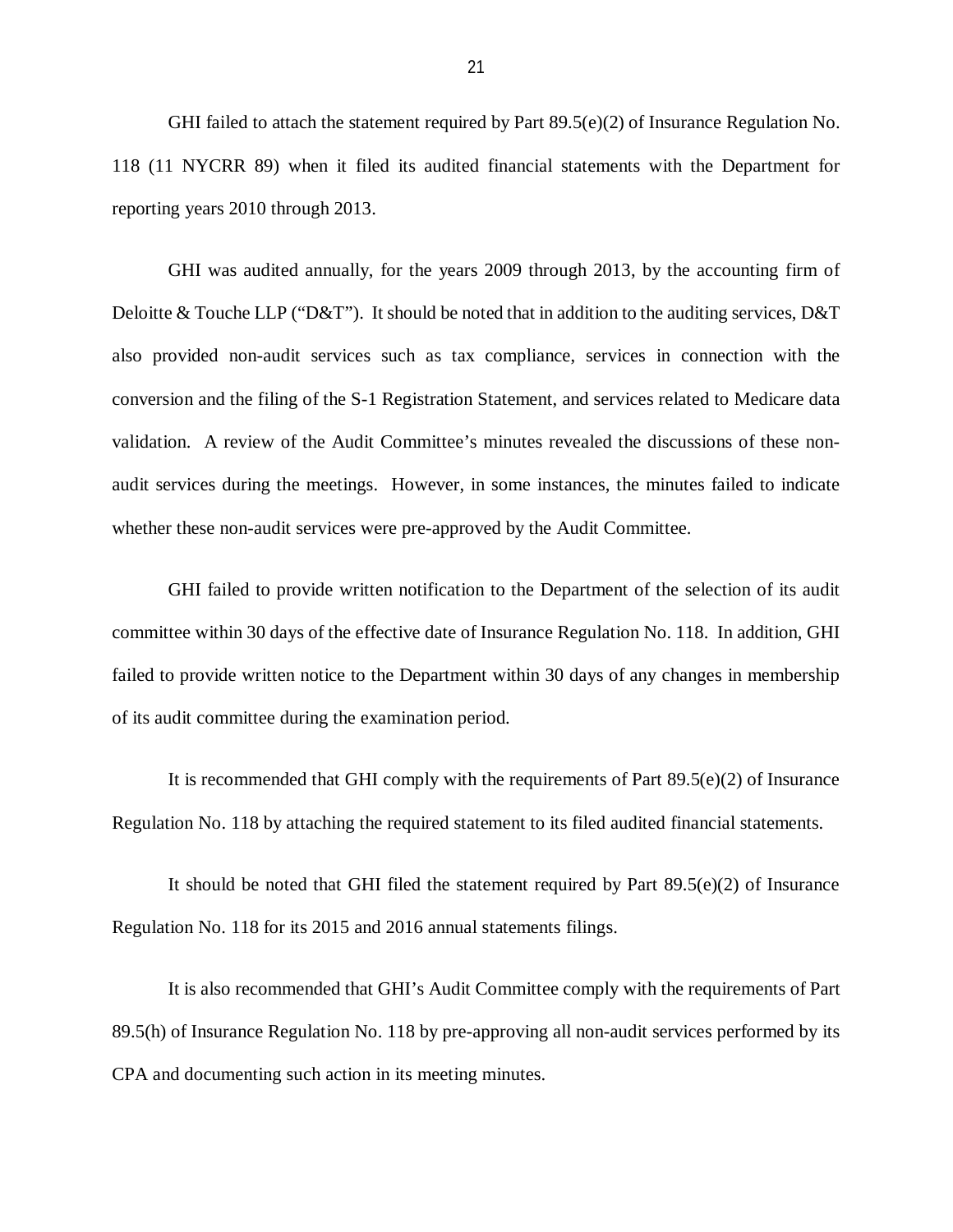In response to the aforementioned recommendation, GHI updated Section III, *Authority and Responsibilities*, of its Audit Committee charter to require its Audit Committee to pre-approve all services to be provided by its independent auditor to whom the internal auditing functions are outsourced. outsourced.<br>It is recommended that GHI comply with the requirements of Part 89.12(e) of Insurance

 Regulation No. 118 by notifying the Department within 30 days of any change in membership of its Audit Committee. Such notice shall include a description of the reason for the change.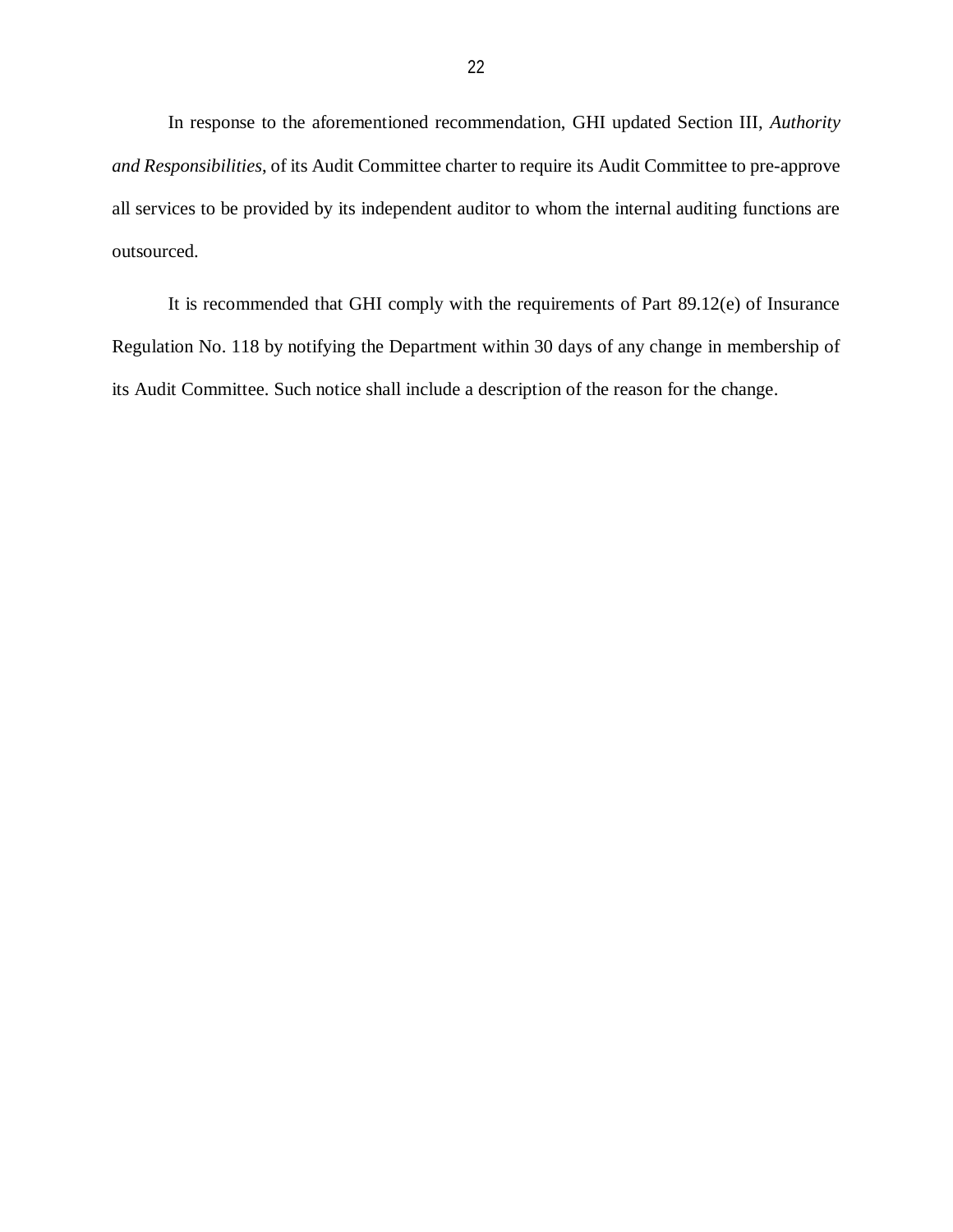#### <span id="page-24-0"></span>**4. FINANCIAL STATEMENTS**

#### A. **Balance Sheet**

 The following shows the assets, liabilities and surplus as contained in GHI's 2013 filed annual statement, a condensed summary of operations and a reconciliation of the surplus account for each of the years under review. The examiner's review of a sample of transactions did not reveal any differences which materially affected the Plan's financial condition as presented in its financial statements contained in the December 31, 2013 filed annual statement.

#### Independent Accountants

The accounting firm of Deloitte & Touche LLP ("D&T") was retained by the Plan to audit the Plan's combined statutory-basis statements of financial position as of December 31<sup>st</sup> of each year in the examination period, and the related statutory-basis statements of operations, surplus and cash flows for the year then ended. GHI received an unqualified opinion in each of those years.

D&T concluded that the statutory financial statements presented fairly, in all material respects, the financial position of the Plan at the respective audit dates. Balances reported in these audited financial statements were reconciled to the corresponding years' annual statements with no discrepancies noted.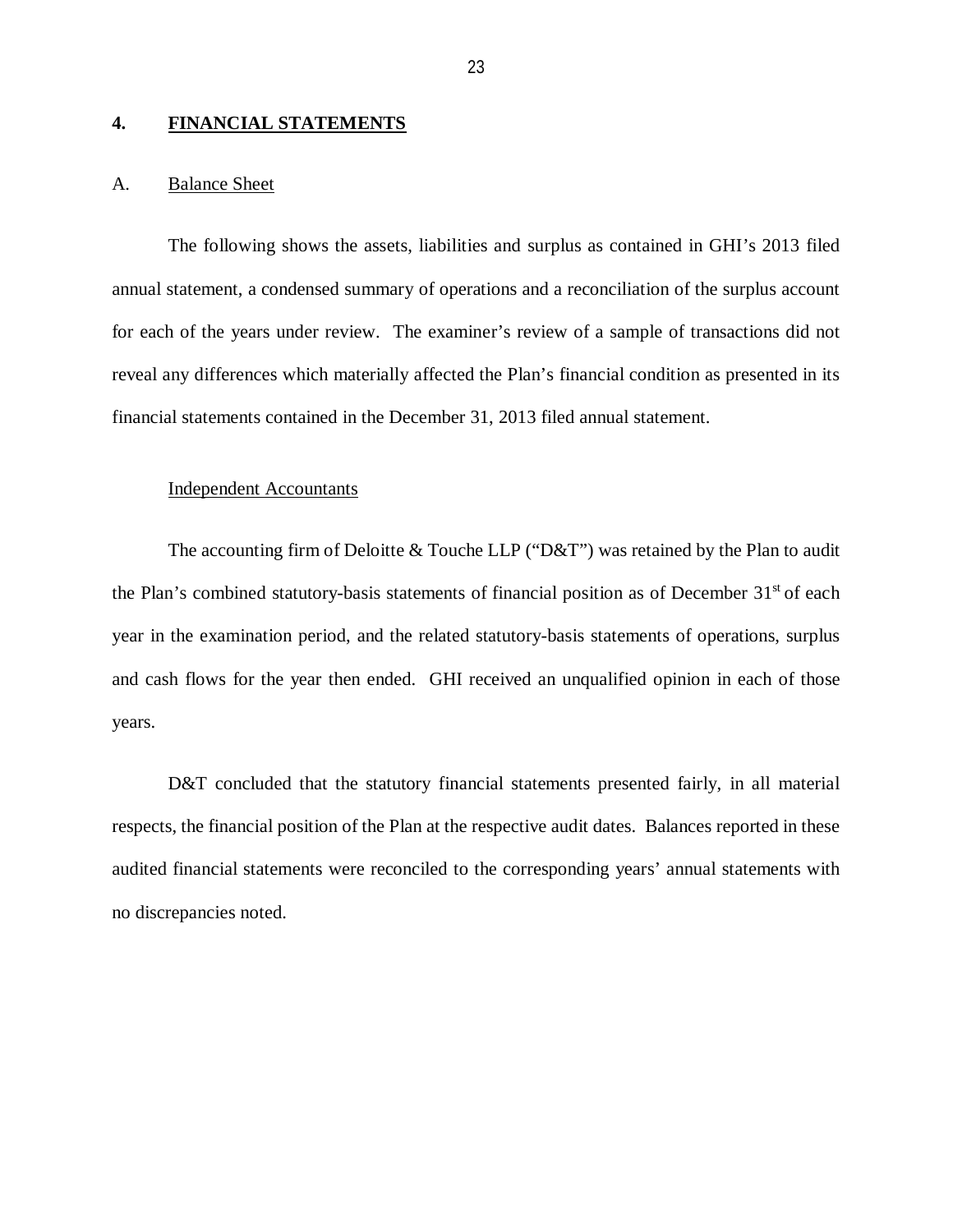|--|

| <b>Bonds</b><br>Common stocks<br>Properties occupied by the Plan<br>Cash, and short-term investment<br>Receivables for securities | \$376,288,343<br>32,416,525<br>163,800,000<br>(56, 382, 162)<br>221,751 |
|-----------------------------------------------------------------------------------------------------------------------------------|-------------------------------------------------------------------------|
| Subtotal, cash and invested assets                                                                                                | 516,344,457                                                             |
| Investment income due and accrued                                                                                                 | 2,773,598                                                               |
| Uncollected premiums and agents' balances in<br>course of collection                                                              | 223,420,865                                                             |
| Deferred premiums, agents' balances and installments<br>booked but deferred and not yet due                                       | 2,943,494                                                               |
| Accrued retrospective premiums                                                                                                    | 2,310,389                                                               |
| Amounts receivable relating to uninsured plans                                                                                    | 57,360,828                                                              |
| Federal and foreign income tax recoverable<br>and interest thereon                                                                | 4,056,052                                                               |
| Electronic data processing equipment, and software                                                                                | 51,542                                                                  |
| Health care and other amounts receivable                                                                                          | 26,852,096                                                              |
| Aggregate write-ins for other than invested assets                                                                                | <u>155,828,555</u>                                                      |
| <b>Total</b> assets                                                                                                               | \$991,941,876                                                           |
| Liabilities                                                                                                                       |                                                                         |
| Claims unpaid                                                                                                                     | \$400,065,480                                                           |
| Unpaid claims adjustment expenses                                                                                                 | 14,380,815                                                              |
| Aggregate health policy reserves                                                                                                  | 174,274,344                                                             |
| Premiums received in advance                                                                                                      | 5,990,974                                                               |
| General expenses due or accrued                                                                                                   | 2,776,088                                                               |
| Amounts withheld or retained for the account of others                                                                            | 4,083,855                                                               |
| Remittances and items not allocated                                                                                               | 348,057                                                                 |
| Amounts due to parent, subsidiaries and affiliates                                                                                | 12,172,451                                                              |
| Liability for amounts held under uninsured plans                                                                                  | 4,067,559                                                               |
| Aggregate write-ins for other liabilities                                                                                         | 97,465,454                                                              |
| <b>Total liabilities</b>                                                                                                          | \$715,625,077                                                           |
| <b>Surplus</b>                                                                                                                    |                                                                         |
| Aggregate write-ins for special surplus funds                                                                                     | 49,326,697                                                              |
| Gross paid-in and contributed surplus                                                                                             | 55,662,431                                                              |
| Surplus notes                                                                                                                     | 165,311,381                                                             |
| <b>Statutory reserves</b>                                                                                                         | 434,229,044                                                             |
| Unassigned funds                                                                                                                  | (428, 212, 754)                                                         |
| Total surplus                                                                                                                     | \$276,316,799                                                           |
| Total liabilities and surplus                                                                                                     | \$991,941,876                                                           |

l, contingency. **Note:** The Internal Revenue Service has not completed its audit of the consolidated income tax returns filed on behalf of GHI and its subsidiaries through tax year 2011. The examiner is unaware of any potential exposure of the Company to any tax assessments and no liability has been established herein relative to such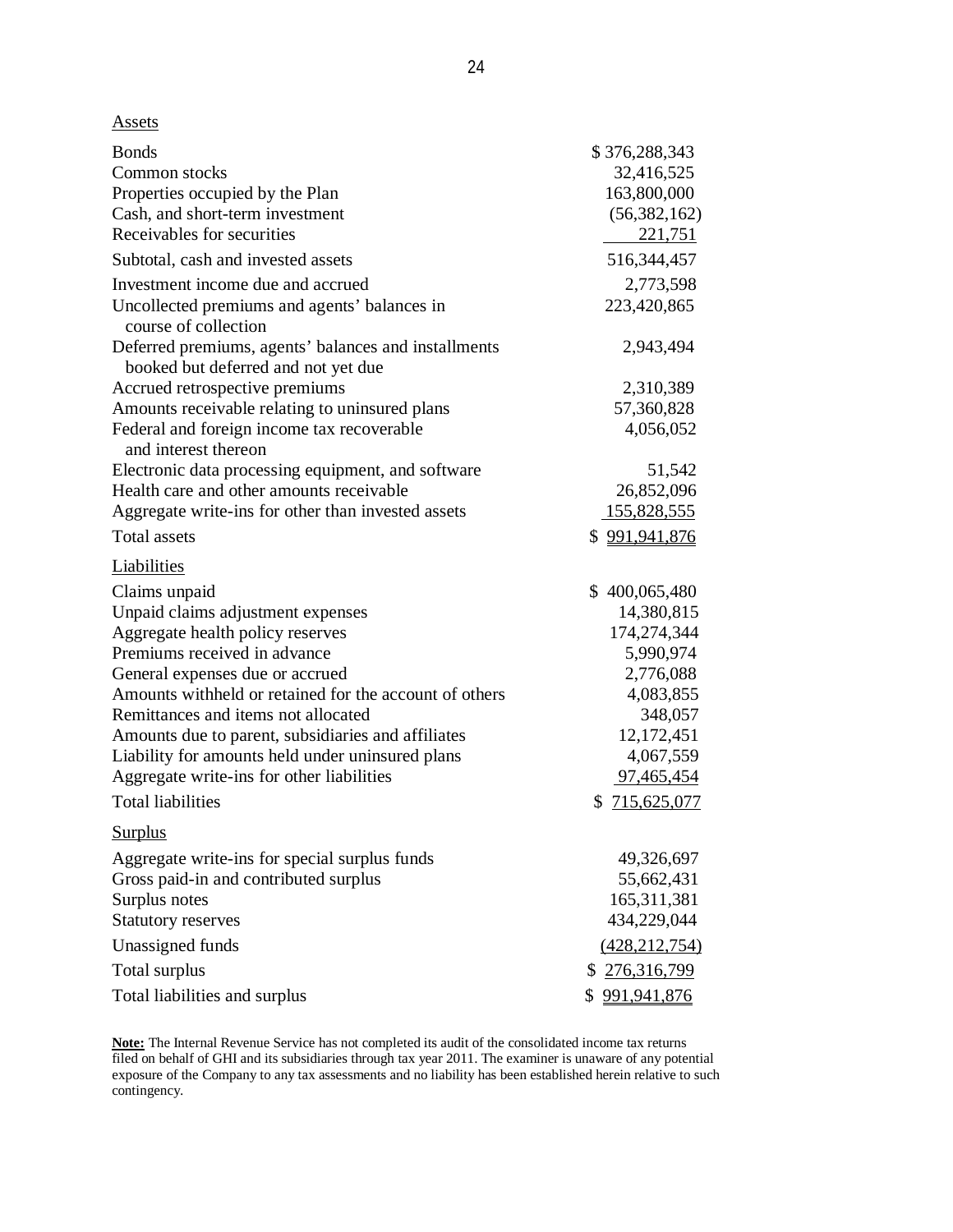### B. Statement of Revenue and Expenses and Surplus

Surplus increased \$ 36,861,287 during the five-year examination period, January 1, 2009

through December 31, 2013, detailed as follows:

# Revenue

| Net premium income                                                 | \$17,446,053,628 |                       |
|--------------------------------------------------------------------|------------------|-----------------------|
| Change in unearned premium reserve and                             |                  |                       |
| reserve for rate credit                                            | (22,874,875)     |                       |
| Risk revenue                                                       | 9,230,240        |                       |
| Total revenue                                                      |                  | \$17,432,408,993      |
| <b>Expenses</b>                                                    |                  |                       |
| Hospital/ medical benefits                                         | \$5,427,679,301  |                       |
| Other professional services                                        | 5,284,944,988    |                       |
| Outside referrals                                                  | 816,056          |                       |
| Emergency room and out-of-area                                     | 2,237,481,672    |                       |
| Prescription drugs                                                 | 2,602,242,165    |                       |
| Total hospital and medical expenses                                | \$15,553,164,182 |                       |
| Less net reinsurance recoveries                                    | 135,127          |                       |
| Claims adjustment expenses                                         | 813,091,776      |                       |
| General administrative expenses                                    | 1,258,283,991    |                       |
| Increase in reserves for life and accident<br>and health contracts | 66,098,325       |                       |
| Total underwriting deductions                                      |                  | \$17,690,503,147      |
| Net underwriting loss                                              |                  | \$<br>(258,094,154)   |
| Net investment income earned                                       |                  | 54,889,780            |
| Net realized capital gains less capital gains tax                  |                  | 7,510,585             |
| Net loss from agents' or premium balances charged-off              |                  | (1, 133, 660)         |
| Aggregate write-ins for other expenses                             |                  | (7,069,283)           |
| Net loss before federal income taxes                               |                  | \$<br>(203,896,732)   |
| Federal and foreign income taxes incurred                          |                  | (11, 156, 735)        |
| Net loss                                                           |                  | \$<br>(192, 739, 997) |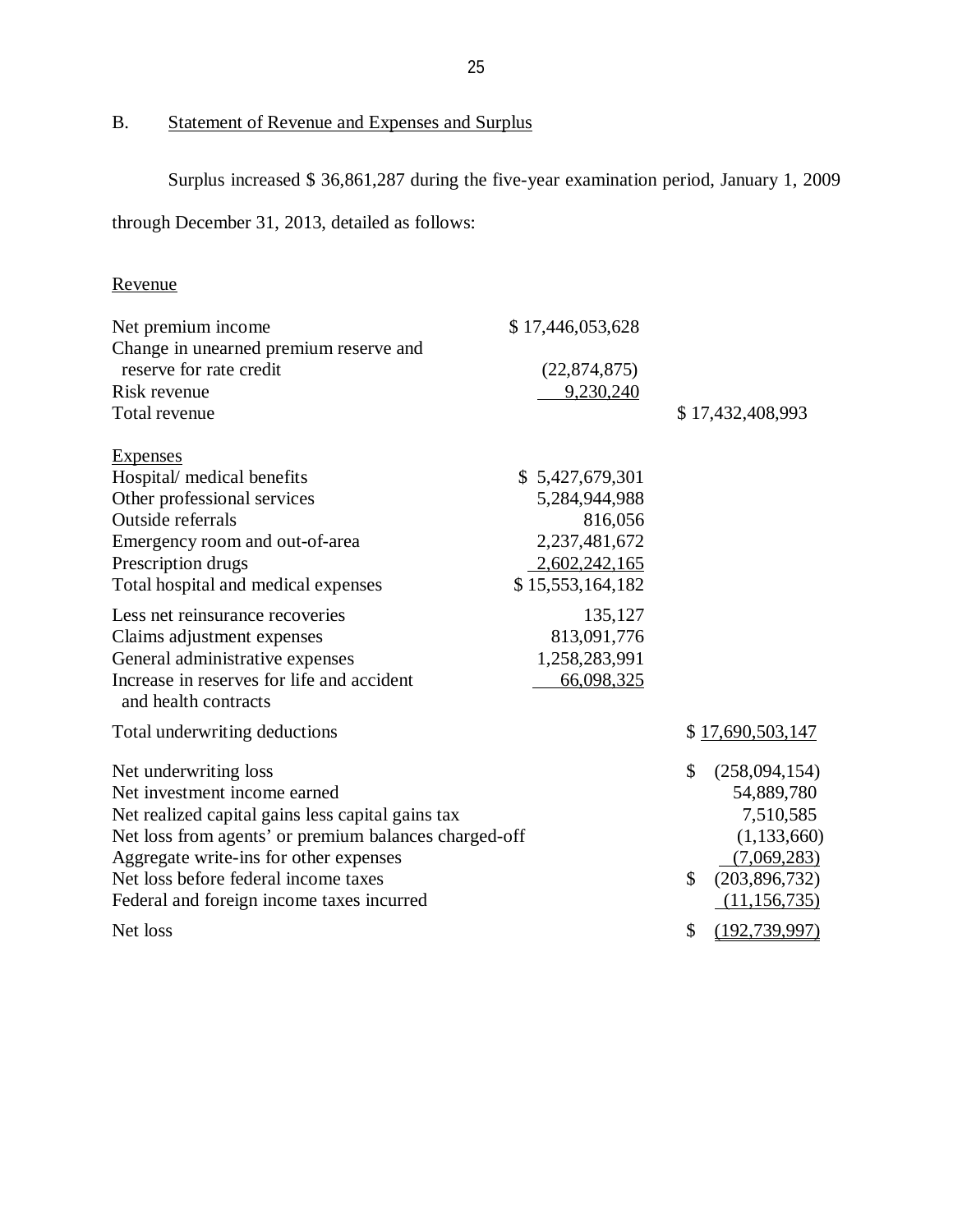Changes in Surplus

| Surplus, per report on examination,<br>as of December 31, 2008                                                                                                                                                                                                                                                    |                            |                             | \$<br>235,813,956 |
|-------------------------------------------------------------------------------------------------------------------------------------------------------------------------------------------------------------------------------------------------------------------------------------------------------------------|----------------------------|-----------------------------|-------------------|
| PerfectHealth's capital and surplus<br>as of December 31, 2008                                                                                                                                                                                                                                                    |                            |                             | 3,641,556         |
| <i><b>*Restated surplus</b></i><br>as of December 31, 2008                                                                                                                                                                                                                                                        |                            |                             | 239,455,512       |
|                                                                                                                                                                                                                                                                                                                   | Gains in<br><b>Surplus</b> | Losses in<br><b>Surplus</b> |                   |
| Net loss                                                                                                                                                                                                                                                                                                          |                            | 192,739,997                 |                   |
| Change in net unrealized capital gains                                                                                                                                                                                                                                                                            | 93,739,241                 |                             |                   |
| Change in net deferred income tax                                                                                                                                                                                                                                                                                 |                            | 1,093,478                   |                   |
| Change in nonadmitted assets                                                                                                                                                                                                                                                                                      | 39,676,152                 |                             |                   |
| Change in surplus notes                                                                                                                                                                                                                                                                                           | 165,311,381                |                             |                   |
| Cumulative effect of changes in accounting<br>principles                                                                                                                                                                                                                                                          |                            | 36,074                      |                   |
| Surplus adjustments                                                                                                                                                                                                                                                                                               | 55,662,431                 |                             |                   |
| Aggregate write-ins losses in surplus                                                                                                                                                                                                                                                                             |                            | 123,658,369                 |                   |
| Net change in surplus                                                                                                                                                                                                                                                                                             |                            |                             | 36,861,287        |
| Surplus, per report on<br>examination as of December 31, 2013                                                                                                                                                                                                                                                     |                            |                             | \$<br>276,316,799 |
| $\mathcal{L}$ and $\mathcal{L}$ and $\mathcal{L}$ and $\mathcal{L}$ and $\mathcal{L}$ and $\mathcal{L}$ and $\mathcal{L}$ and $\mathcal{L}$ and $\mathcal{L}$ and $\mathcal{L}$ and $\mathcal{L}$ and $\mathcal{L}$ and $\mathcal{L}$ and $\mathcal{L}$ and $\mathcal{L}$ and $\mathcal{L}$ and $\mathcal{L}$ and |                            |                             |                   |

 \*Pursuant to the requirements of SSAP No. 3, GHI restated its 2008 total capital and surplus to include Perfect Health's capital and surplus as a result of its merger with Perfect Health on December 31, 2009.

#### **5. STATUTORY RESERVE**

Section 4310(d)(2) of the New York Insurance Law ("NYIL") states in part:

 "Every such corporation shall maintain a reserve to be designated as the statutory reserve fund, which shall from time to time during each calendar year be increased in an amount equal to at least one per centum of the net premium income of such corporation during such whole calendar year, provided however, that…

 (2) the statutory reserve fund at the end of any calendar year shall not exceed twelve and one-half per centum of the net premium income of such calendar year…"

Pursuant to Section 4310(d)(2) of the New York Insurance Law, GHI is required to

maintain a statutory reserve fund that meets the requirements set forth above. For the entire

examination period, GHI's reported statutory reserve was below the minimum reserve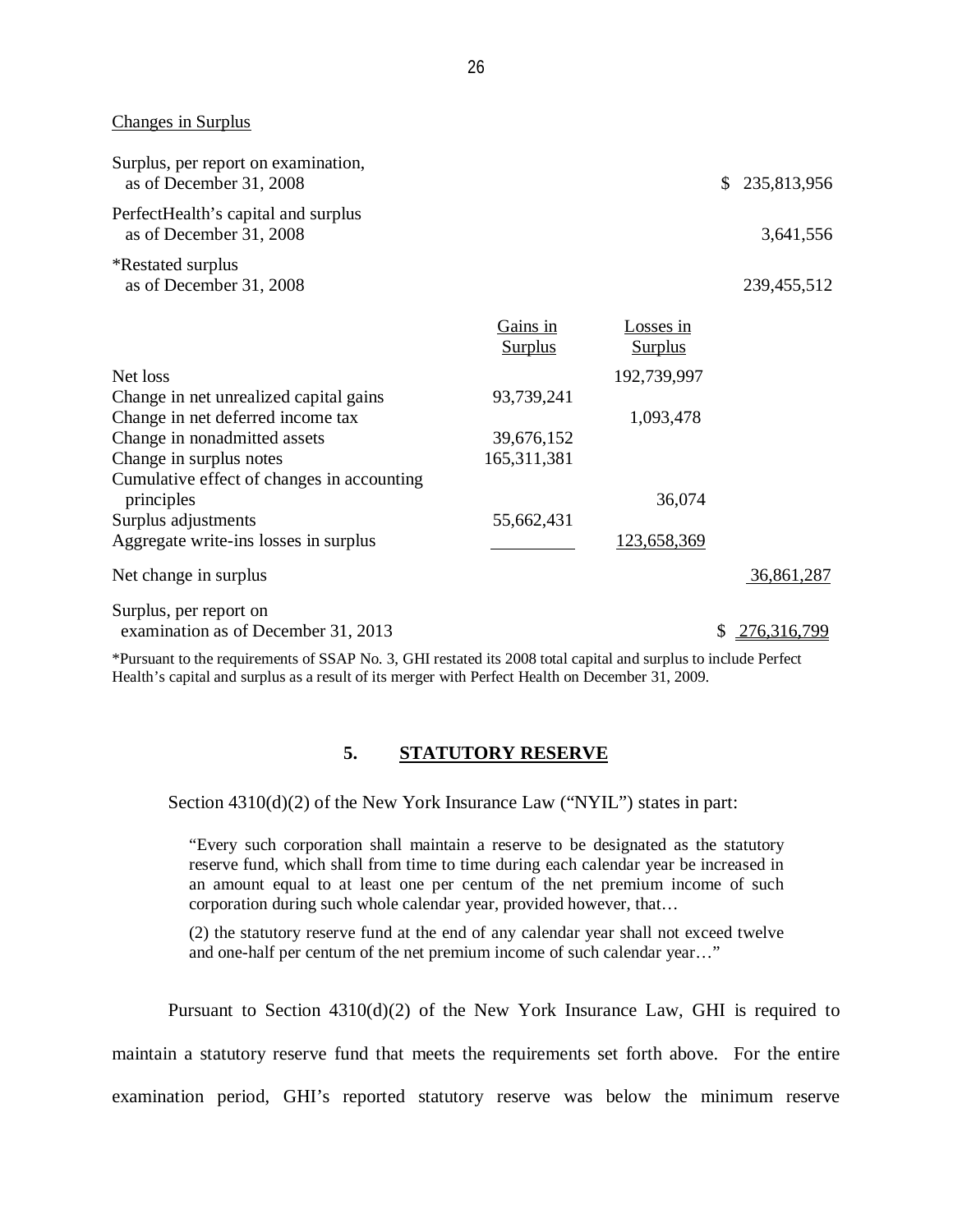<span id="page-28-0"></span> requirement. As of December 31, 2013, GHI reported surplus of \$276,316,799, which is \$157,912,245 below the required statutory reserve of \$434,229,044.

 It is recommended that GHI maintain the minimum statutory reserve required by Section 4310(d)(2) of the NYIL.

 On April 8, 2014, the Department directed GHI to submit a viable "Plan of Correction" detailing the actions GHI would take to fully restore its statutory reserve fund to the required level no later than December 31, 2016.

 Subsequent to the examination period, GHI's statutory reserve fund requirement decreased from \$227.0 million to \$113.6 million from 2014 to 2015 due to the drastic decrease in its written premiums which, as explained by GHI in its 2015 Management Discussion and Analysis, was related to a change in the funding arrangement of a significant group effective July 1, 2014. As of December 31, 2015, GHI reported surplus of \$213,816,598 which is \$100,244,194 above the required statutory reserve of \$113,572,404.

#### **6. CLAIMS UNPAID**

 The examination liability of \$ 400,065,480 for the above captioned account is the same as the amount reported by GHI in its December 31, 2013 filed annual statement.

 The examination analysis of the claims unpaid reserve was conducted in accordance with generally accepted actuarial principles and practices and was based on statistical information contained in the Plan's internal records and its filed annual statements as verified during the examination.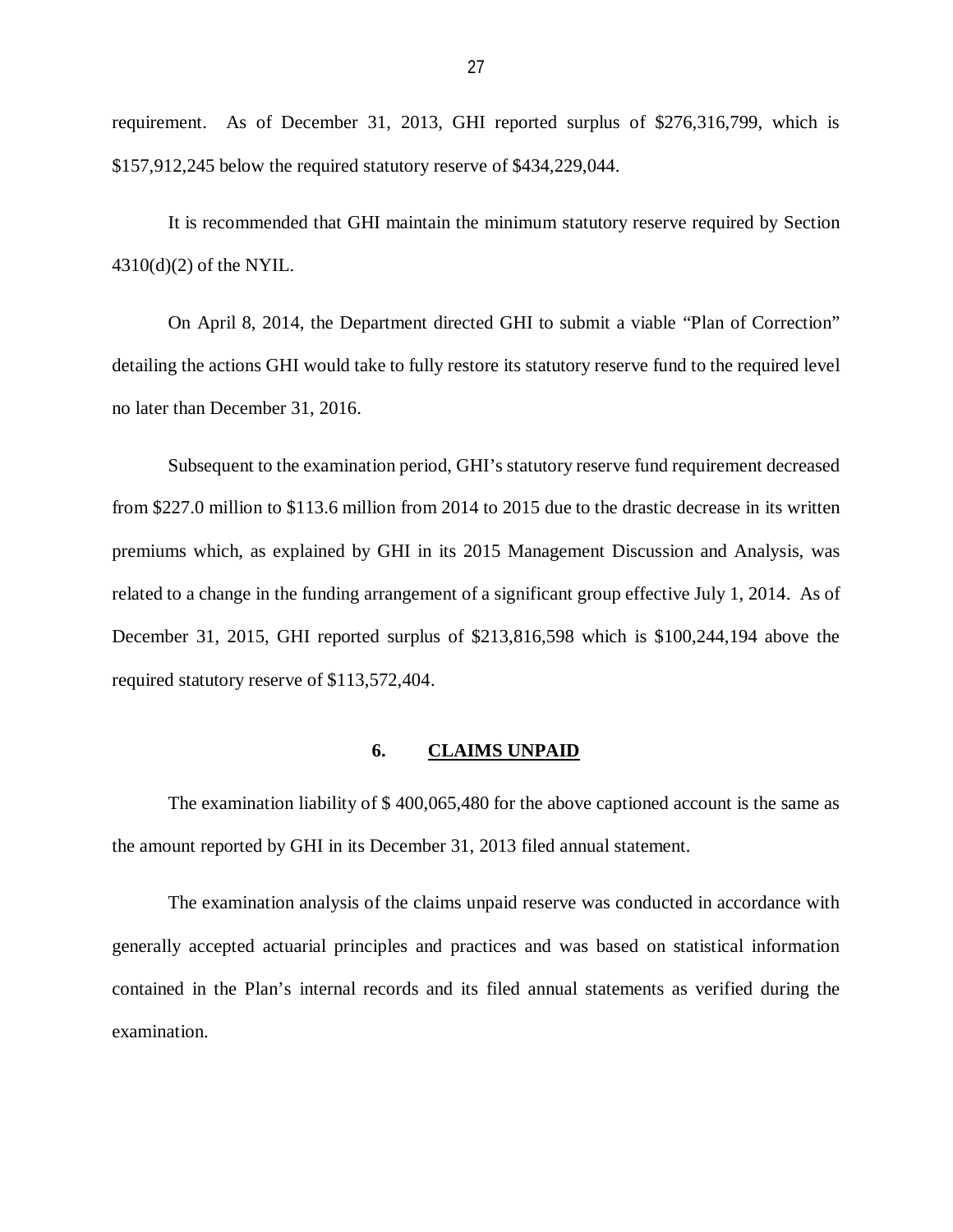<span id="page-29-0"></span> The examination reserve was based upon actual payments made through a point in time, plus an estimate for claims remaining unpaid at that date. Such estimate was calculated based on actuarial principles, which utilized the Plan's past experience in projecting the ultimate cost of claims incurred on or prior to December 31, 2013.

### **7. STATUTORY EXPENSE LIMITATION**

Section 4309 of the NYIL states in part:

 "(a) No corporation subject to the provisions of this article shall, during any one year, disburse more than the percentages hereafter prescribed of the aggregate amount of the premiums received during such year as expenditures for expenses, which, for the purposes of this article, shall include all expenses paid or incurred by the corporation which do not constitute benefit payments made to or on behalf of persons covered under contracts issued by such corporations…

 (2) All other corporations: twenty per centum reduced by one per centum for each five million dollars or fraction thereof above one million dollars of premiums received to fifteen per centum except that for any corporation which derives more than fifty per centum of its premiums received from the sale of contracts which provide hospital service benefits: seventeen and one-half per centum reduced by one per centum for each five million dollars or fraction thereof above one million dollars of premiums received to twelve and one-half per centum…

 (b) If any such corporation shall in any calendar year make or incur expenses as hereinabove defined in excess of its expense limit the superintendent may, upon written application of such corporation and a showing that such corporation has taken steps in accordance with a plan submitted by the corporation and approved by the superintendent which will enable it to comply with the provisions of this section during the next calendar year, suspend the expense limit for such corporation for the calendar year in which the excess was incurred but the superintendent shall not suspend the expense limit for any such corporation for more than two calendar years in succession."

It is noted that for 2014 and 2015, GHI's administrative expense ratio was 16.7% and

31.8%, respectively, which exceeded the 12.5% limitation set forth in Section 4309 of the NYIL.

It is recommended that GHI adhere to the administrative expense limitation set forth in

Section 4309 of the NYIL.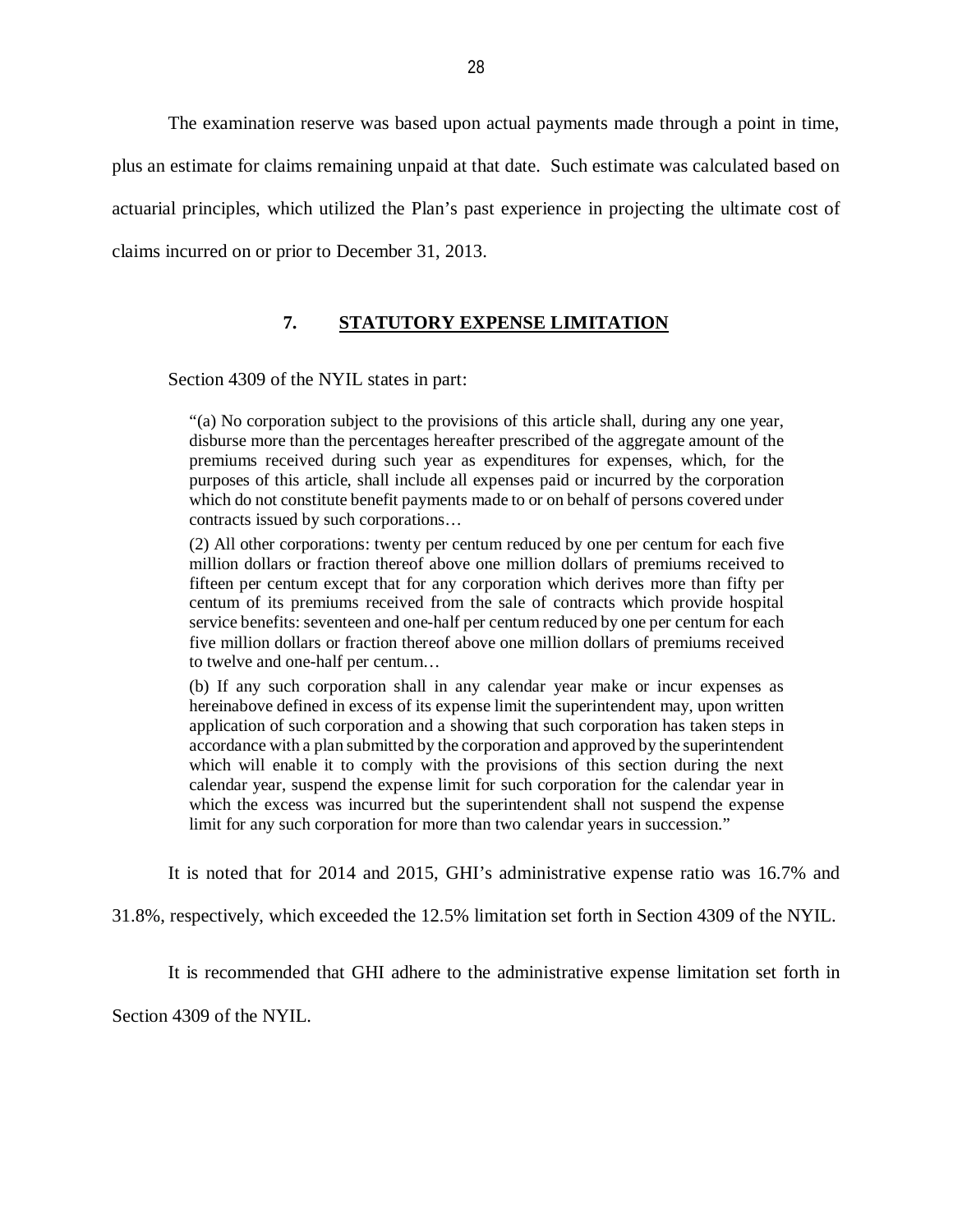<span id="page-30-0"></span> Pursuant to Section 4309(b), GHI filed an application on June 1, 2015 with this Department to suspend the expense limitation for this year. The Department granted GHI temporary forbearance from the NYIL Section 4309 expense limitation on September 21, 2016. The Department reserves its right to apply to the NYIL Section 4309 expense limitation at any time.

#### **8. SURPLUS NOTES**

 On December 31, 2009, GHI funded its merger with PerfectHealth in the form of a \$311,381 surplus note due to HIP Holdings, Inc., at zero interest, pursuant to Section 1307 of the New York Insurance Law.

 GHI received from HIPNY Section 1307 statutory surplus loans of \$40 million, \$10 million, \$80 million and \$35 million on March 29, 2012, June 30, 2011, December 29, 2010 and March 31, 2010, respectively, with interest accruing at 2% per annum. As of December 31, 2013, the accrued interest payable to HIPNY on these Section 1307 loans was approximately \$ 9.3 million, this amount was disclosed in the Notes to the Financial Statement of GHI's 2013 annual financial statement filing.

Section 1307(b) of the New York Insurance Law states in part:

 "Such borrowing …shall be repaid only out of free and divisible surplus of such insurer with the approval of the superintendent whenever, in his judgment, the financial condition of such insurer warrants…"

Section 1307(c) of the New York Insurance Laws states:

 "Any sum so advanced or borrowed shall not be part of the legal liabilities of such insurer and shall not be a basis of any set-off but until repaid all statements published by such insurer or filed with the superintendent shall show, as a footnote, the amount then remaining unpaid."

As of December 31, 2013, GHI reported \$165,311,381 in Section 1307 statutory surplus

notes.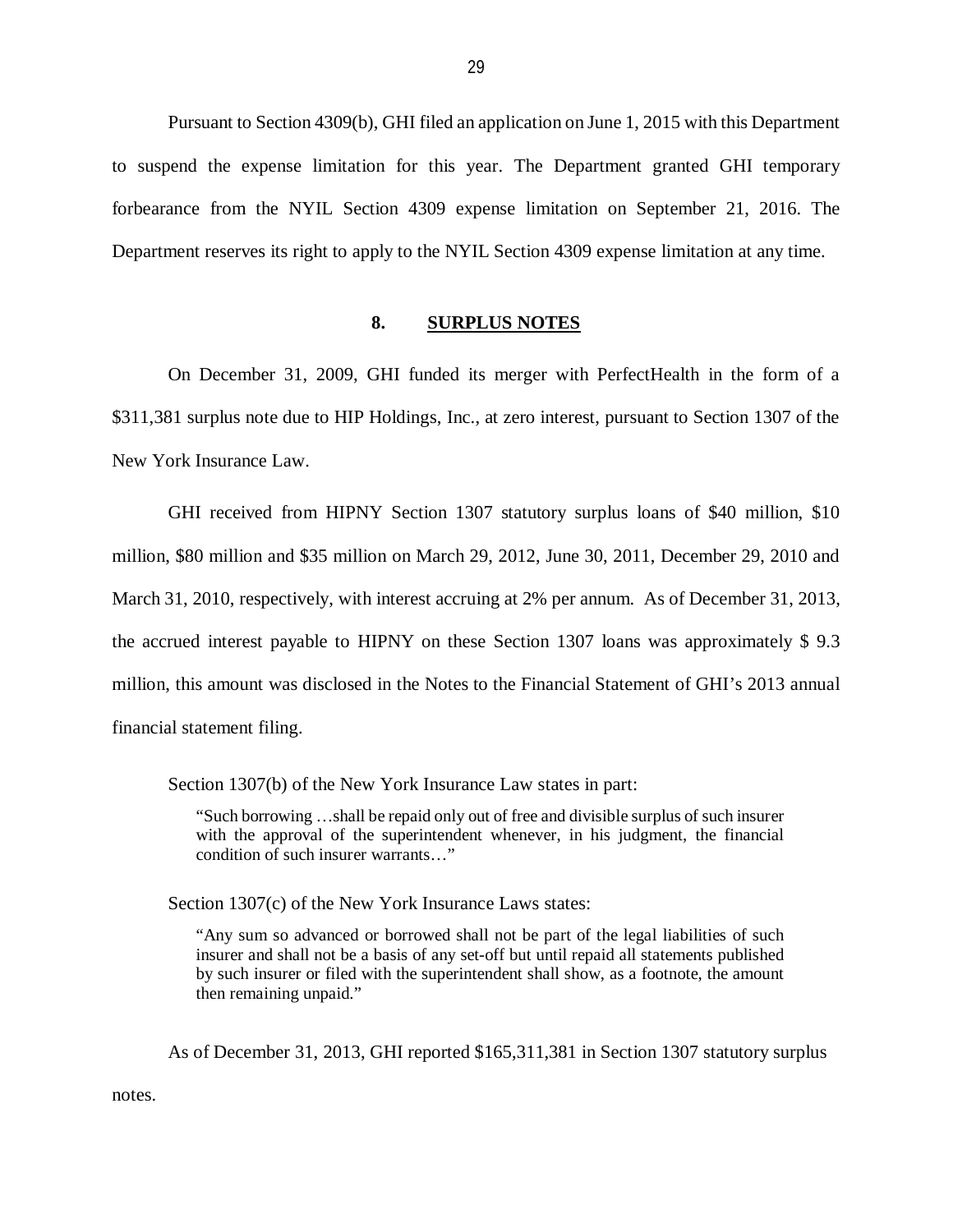#### <span id="page-31-0"></span> **9. COMPLIANCE WITH PRIOR REPORTS ON EXAMINATION**

The prior financial report on examination as of December 31, 2008, contained the

following eleven (11) comments and recommendations (page numbers refer to the prior report):

#### **ITEM NO.**

#### **PAGE NO.**

#### Management and Controls

1. approve the salary of the head of internal audit. It is recommended that the audit committee continue to review and  $\qquad 9$ 

> *The Plan has not complied with this recommendation. A similar recommendation is included in this report*

 2. Since EmblemHealth has initiated the process to become a for- 10 profit, publicly held company, it is recommended that a formalized risk management function be established to oversee and address key enterprise risks, risk measurement approaches, remediation plans and their implementation consistent with such applicable standards.

> *The Plan has not fully complied with this recommendation. At the time of examination, EmblemHealth's ERM function was not fully developed.*

 $\mathcal{E}$  manner that clearly sets forth roles and responsibilities in accordance with industry frameworks and standards. It is further recommended that such function be established in a  $10$ 

> *The Plan has not fully complied with this recommendation. At the time of examination, EmblemHealth's ERM function was not fully developed.*

#### **Board of Directors**

 $\overline{4}$ . evaluate whether board and committee members who are unable or unwilling to attend meetings consistently should resign or be replaced. Furthermore, in selecting prospective members, a key It is recommended that GHI continue to take corrective action and 13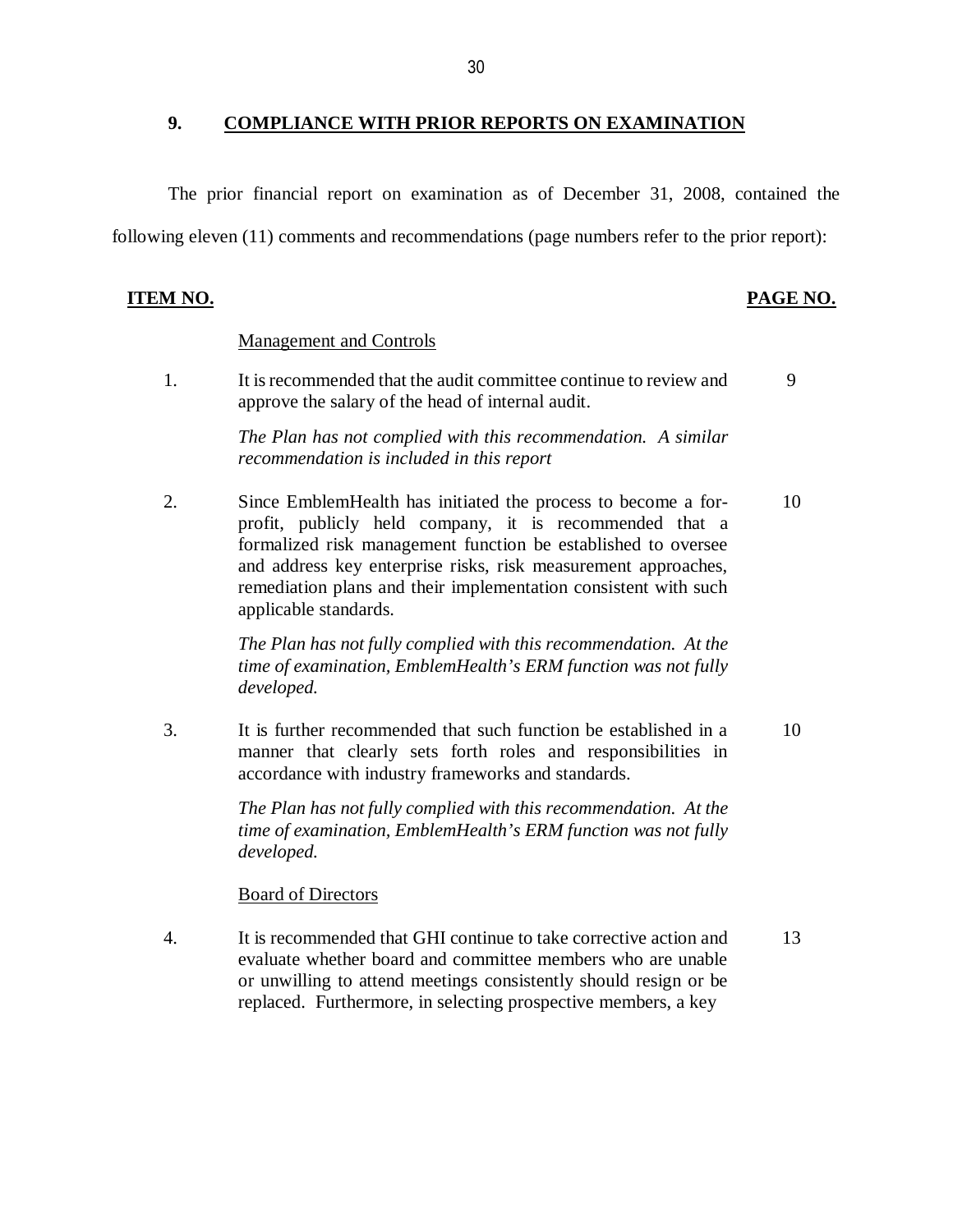#### PAGE NO.

### Board of Directors (cont'd.)

 criterion should be their willingness and commitment to attend meetings and participate in the board's oversight of the Plan operations.

 It should be noted that a similar finding was made during the previous examination.

 *The Plan has not fully complied with this recommendation. A similar recommendation is included within this report on examination.* 

#### Information Technology

 $5<sub>1</sub>$  its Information Security and Change Management Controls to mitigate the security and change management risks to its IT It is recommended that GHI implement the proposed changes to 23 systems.

 *The Plan has complied with this recommendation.* 

#### Accounts and Records

6. and procedures by reviewing and approving the EmblemHealth Board Package on a monthly basis. It is recommended that GHI continues to comply with its policies 24

 *The Plan has complied with this recommendation.* 

 $7<sub>1</sub>$  signoffs are documented and in compliance with Part 243.2(b)(8) of Department Regulation No. 152. It is recommended that GHI ensures that proper and timely 25

 *The Plan has complied with this recommendation.* 

8. expenses, legal, certification and accreditation fees in its annual statement filings. It is recommended that GHI accurately reports its commission 25

 *The Plan has complied with this recommendation.* 

9. unearned premium reserves and premiums written on its annual statement filings. It is recommended that GHI accurately reports its change in 26

 *The Plan has complied with the recommendation.*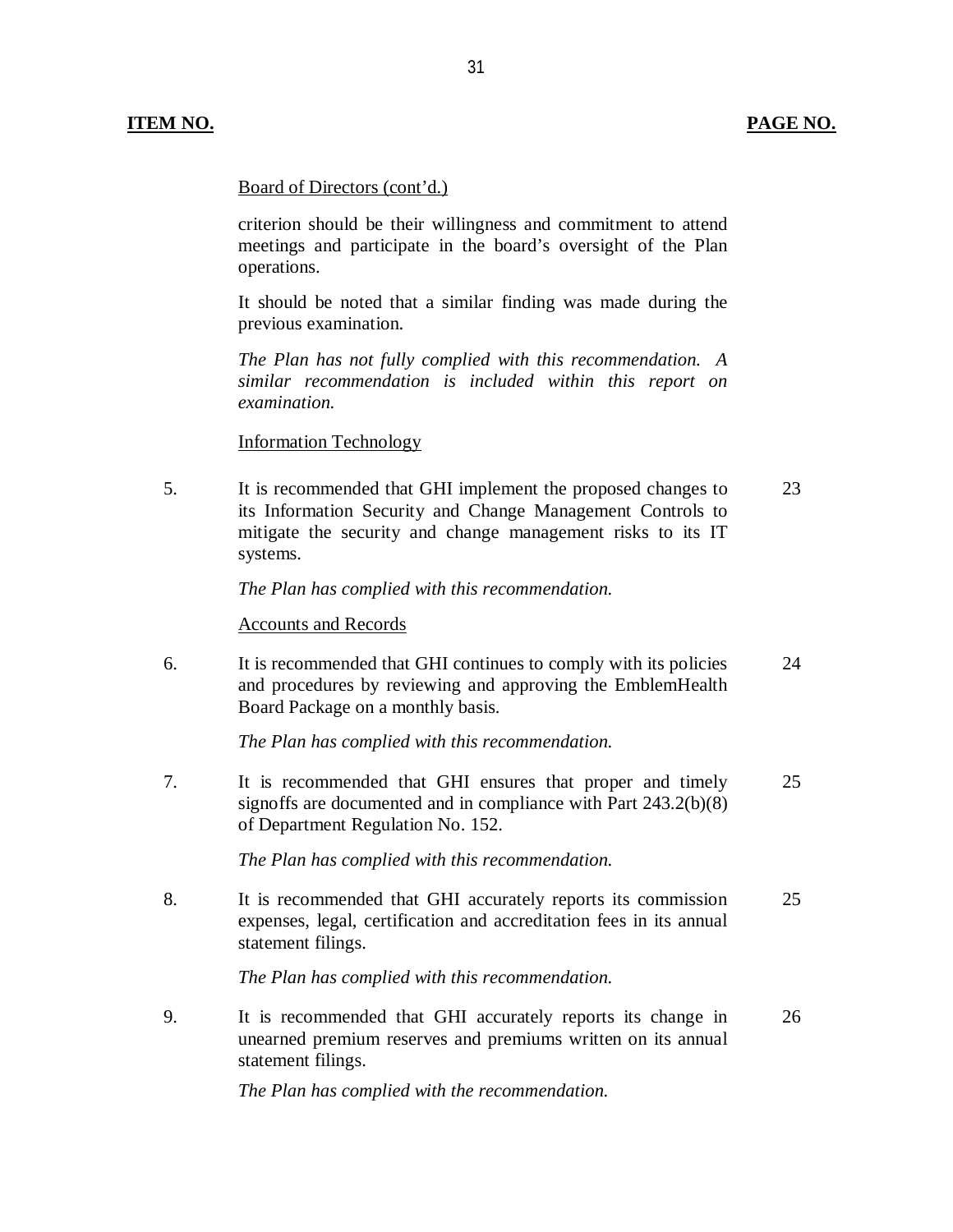#### **ITEM NO. PAGE NO.**

Employee Benefits

10. changes made to the system including integration of two applications are tested before putting it to a live environment. It is recommended that GHI implements a policy to ensure that all 31

 *The Plan has complied with this recommendation.* 

11. effectively mitigate the risk associated with the inaccurate calculation of the employee payroll. It is recommended that GHI implements the proposed change to 32

 *The Plan has complied with this recommendation.*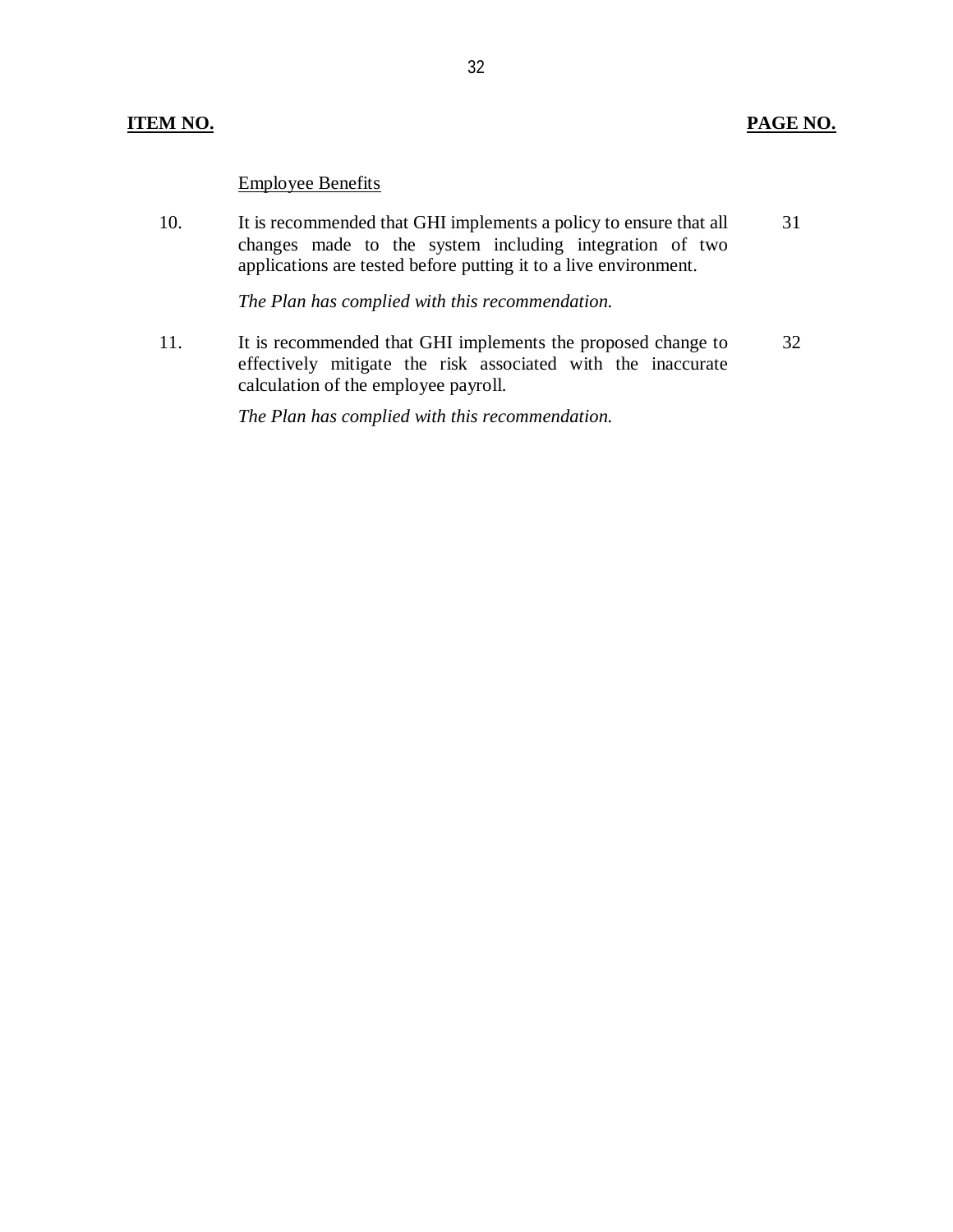#### **10. SUMMARY OF COMMENTS AND RECOMMENDATIONS**

#### *PAGE NO.* **PAGE NO.**

8

#### A. Management and Controls

- i. It is recommended as a best practice that the Audit Committees of the Plan and EmblemHealth, Inc., adhere to the provisions of Standard 1110 of the IIA's *International Standards for the Professional Practice of Internal Auditing* by formally evaluating the performance of their Chief Audit Executive, and also by approving the annual compensation and salary adjustment of the position.
- ii. It is recommended that the Audit Committee of GHI evaluate the 9 performance, and review and approve the compensation of said Chief Audit Executive jointly with the Audit Committees of EmblemHealth and HIPNY.
- iii. It is recommended that EmblemHealth/HIPNY/GHI ensure the objectivity and independence of their Internal Audit Department by not having its Chief Audit Executive report to the Compliance Officer directly, or indirectly, or vice versa. 10
- iv. It is recommended that the Plan take corrective action by developing a policy to evaluate whether Board members who are unable or unwilling to attend Board meetings consistently should resign or be replaced. Furthermore, in selecting prospective Board members, a key criterion should be their willingness and commitment to attend meetings and participate in the Board's responsibility to oversee the operations of the Plan. 12
- v. It is recommended that GHI update its by-laws to reflect the change in its committee structure and governance. 14

#### B. Enterprise Risk Management

 It is recommended that EmblemHealth adopt and implement its ERM function in accordance with the provisions of Insurance Circular Letter No. 14 (2011), Section 1503(b) of the New York Insurance Law, and Part 82.2(a) of Insurance Regulation No. 203. 16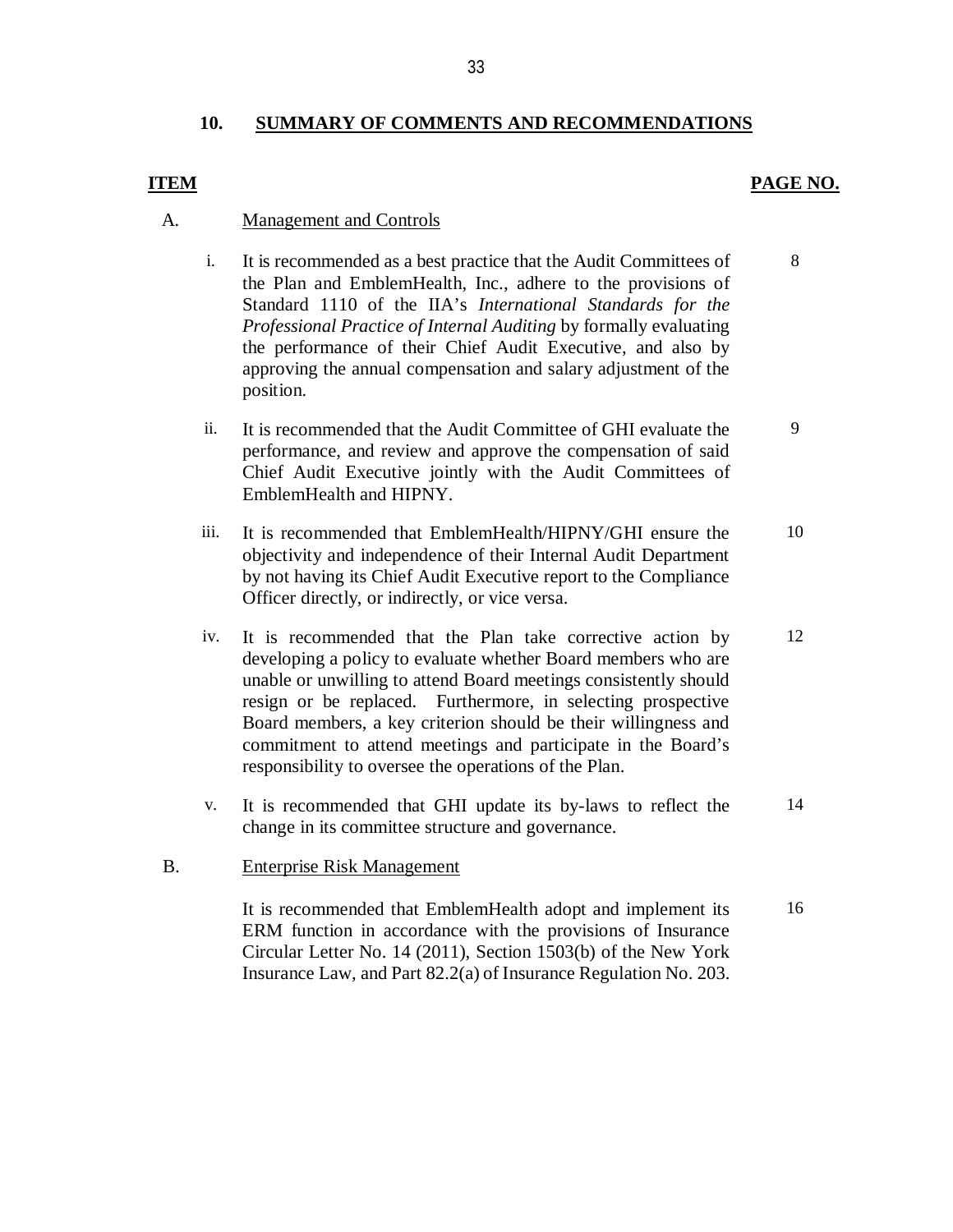| C. |      | <b>Insurance Regulation No. 118 - Model Audit Rule</b>                                                                                                                                                                                                                                    |    |
|----|------|-------------------------------------------------------------------------------------------------------------------------------------------------------------------------------------------------------------------------------------------------------------------------------------------|----|
|    | i.   | It is recommended that GHI comply with the requirements of Part<br>$89.5(e)(2)$ of Insurance Regulation No. 118 by attaching the<br>required statement to its filed audited financial statements.                                                                                         | 21 |
|    | ii.  | It is also recommended that GHI's Audit Committee comply with<br>the requirements of Part 89.5(h) of Insurance Regulation No. 118<br>by pre-approving all non-audit services performed by its CPA and<br>documenting such action in its meeting minutes.                                  | 21 |
|    | iii. | It is recommended that GHI comply with the requirements of Part<br>89.12(e) of Insurance Regulation No. 118 by notifying the<br>Department within 30 days of any change in membership of its<br>Audit Committee. Such notice shall include a description of the<br>reason for the change. | 22 |
| D. |      | <b>Statutory Reserve</b>                                                                                                                                                                                                                                                                  |    |
|    |      | It is recommended that GHI maintain the minimum statutory<br>reserve required by Section $4310(d)(2)$ of the NYIL.                                                                                                                                                                        | 27 |
| Ε. |      | <b>Statutory Expense Limitation</b>                                                                                                                                                                                                                                                       |    |
|    |      | It is recommended that GHI adhere to the administrative expense<br>limitation set forth in Section 4309 of the NYIL.                                                                                                                                                                      | 28 |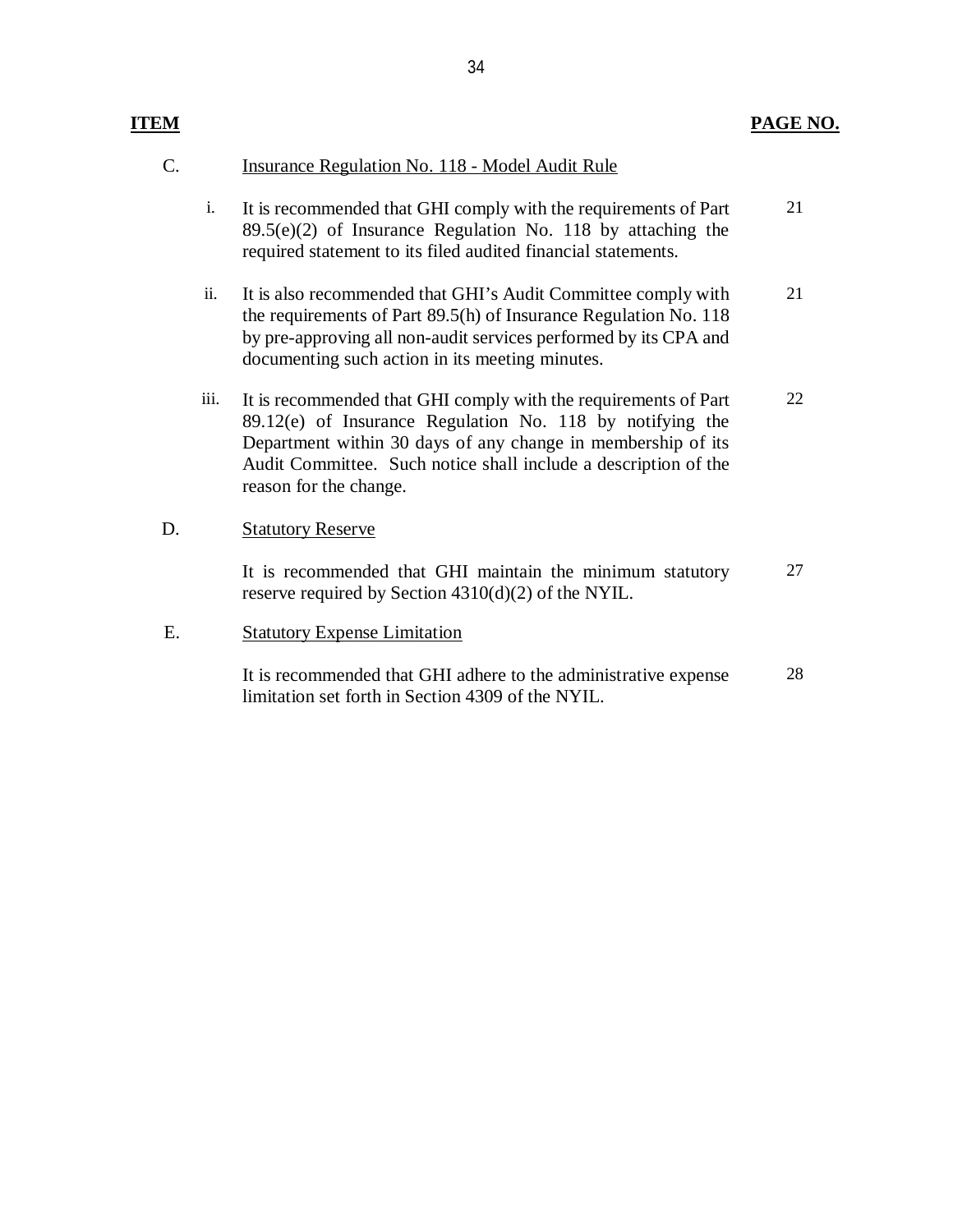Respectfully submitted,

 Jo Lo Hsia, Principal Insurance Examiner

\_\_\_\_\_\_\_\_\_\_\_\_\_\_\_\_\_\_\_\_\_\_\_\_

STATE OF NEW YORK ) COUNTY OF NEW YORK) )SS. )

 **Jo Lo Hsia**, being duly sworn deposes and says that the foregoing report submitted by her is true to the best of her knowledge and belief.

Jo Lo Hsia

\_\_\_\_\_\_\_\_\_\_\_\_\_\_\_\_\_\_\_\_\_\_\_\_\_\_

Subscribed and sworn to before me

this \_\_\_\_\_ of \_\_\_\_\_\_\_\_\_\_\_\_\_, 2018